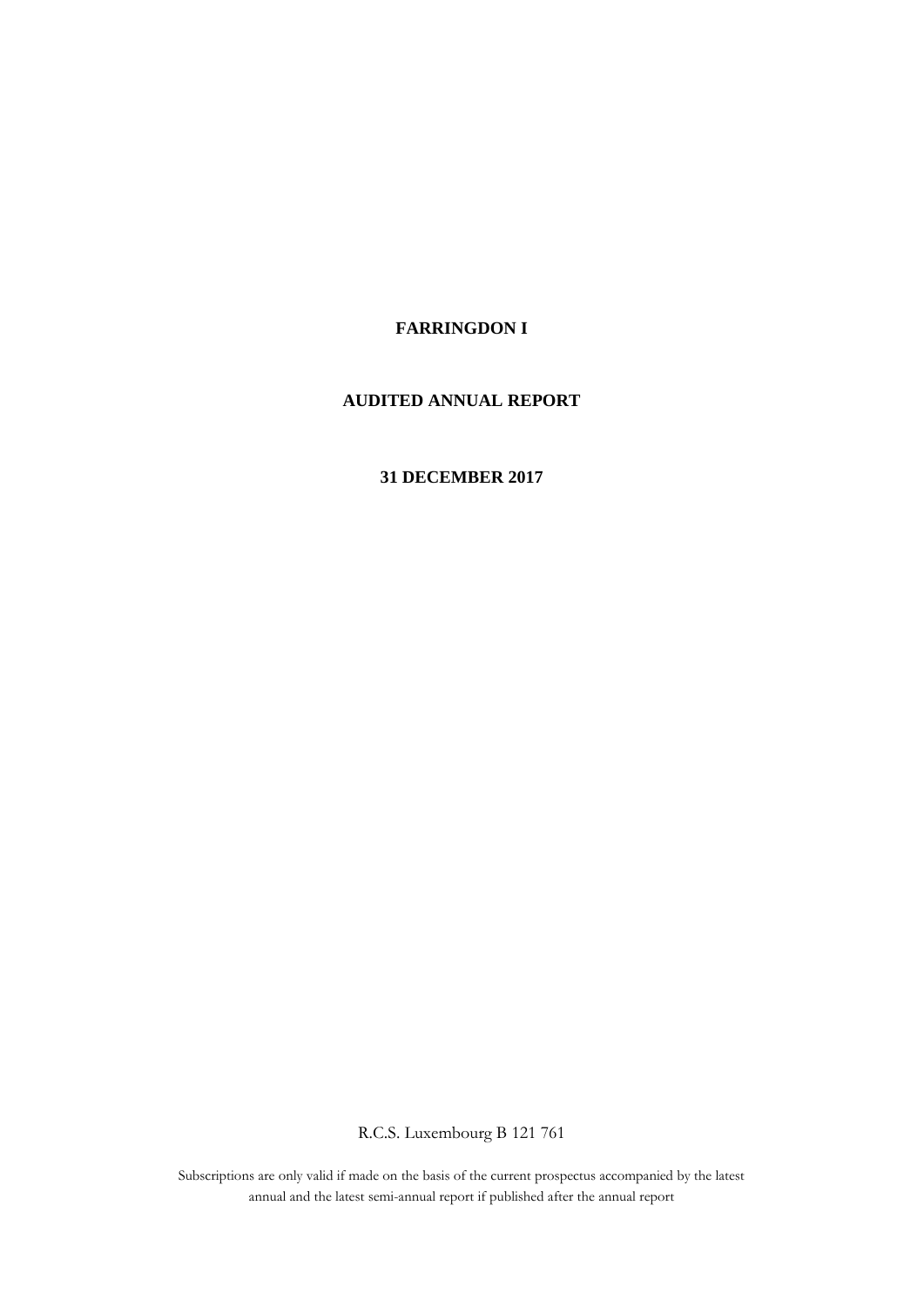## **TABLE OF CONTENTS**

## GENERAL INFORMATION

| Management and Administration                                        | 3              |
|----------------------------------------------------------------------|----------------|
| Board of Directors                                                   | 3              |
| Notices and reports                                                  | $\overline{4}$ |
| <b>INVESTMENT MANAGER'S REPORT</b>                                   | .5             |
| Disclosures under the Alternative Investment Fund Managers Directive | $6 - 7$        |
| <b>AUDIT REPORT</b>                                                  | $8 - 10$       |

## FINANCIAL STATEMENTS

| Statement of Net Assets                             |                 |
|-----------------------------------------------------|-----------------|
| Net Asset Value per share                           |                 |
| Statement of Operations and Changes in Net Assets   | 12 <sup>1</sup> |
| Statement of Changes in Number of Shares Oustanding | 13              |
| Financial Details Relating to the Last Three Years  |                 |

## SECURITIES PORTFOLIO

| Farringdon Alpha One              | $14 - 19$ |
|-----------------------------------|-----------|
|                                   |           |
| NOTES TO THE FINANCIAL STATEMENTS | $20 - 25$ |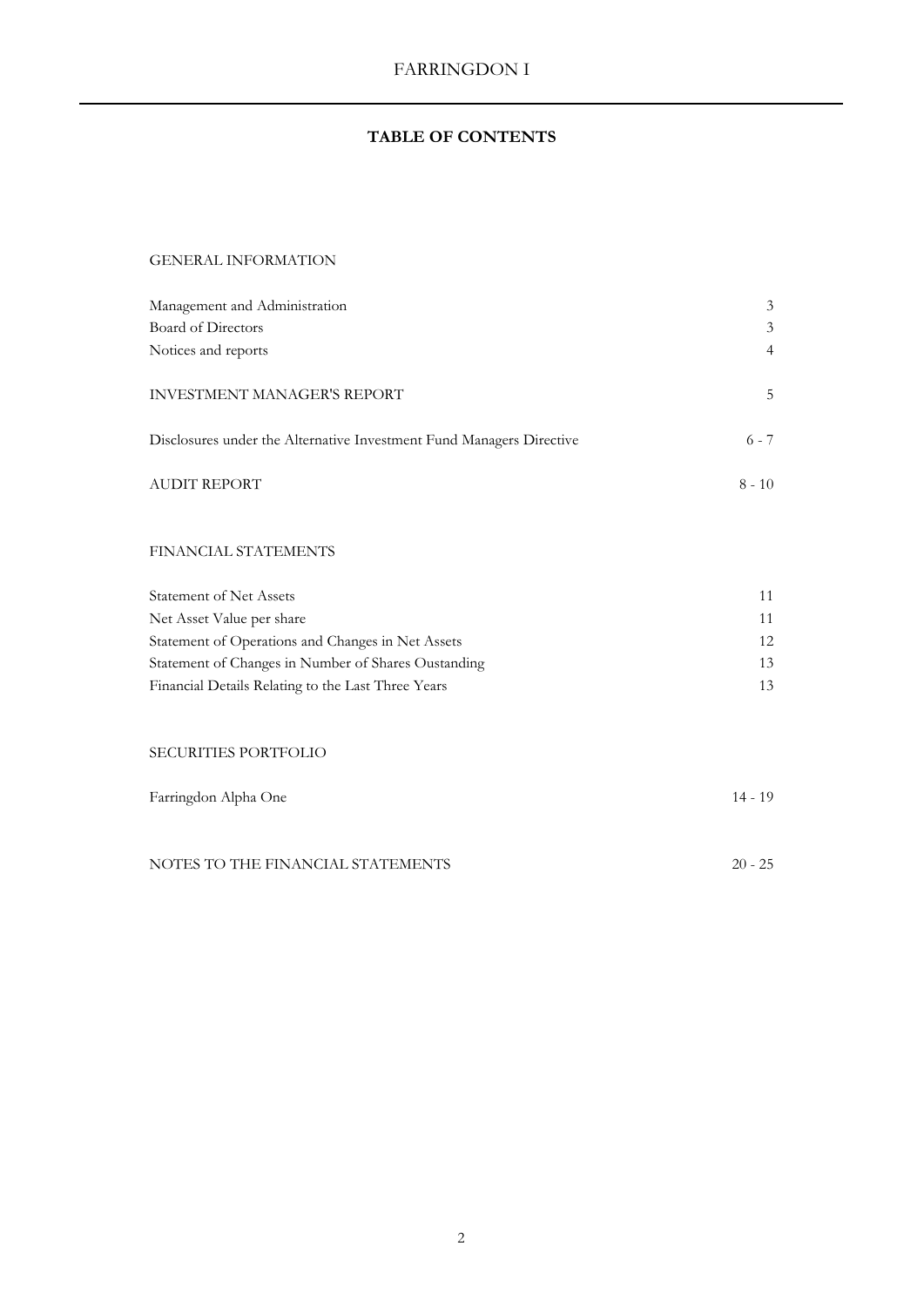## **MANAGEMENT AND ADMINISTRATION**

15, rue Bender Teniersstraat 2, L-1229 Luxembourg 1071DX, Amsterdam

CUSTODIAN AIFM Banque Carnegie Luxembourg S.A. Carne Global Fund Managers Le Dôme (A) (Luxembourg) S.A. L-1229 Luxembourg 6 B, route de Trèves

# ADMINISTRATION AND TRANSFER AGENT ADVISORS

Le Dôme (A) Graabroedretorv 6 15, rue Bender DK-1154, Copenhagen L-1229 Luxembourg

AUDITOR Teniersstraat 2 PricewaterhouseCoopers, Société coopérative 1071DX, Amsterdam 2, rue Gerhard Mercator L-2182 Luxembourg

LEGAL COUNSEL UBS AG Bonn Steichen & Partners Acting through its London Branch 2, Rue Peternelchen - Immeuble C2 1 Finsbury Avenue L-2370 Howald, Luxembourg London, EC2M 2PP, UK

DISTRIBUTOR Farringdon Funds Marketing and Distribution Limited 59 - 64 Acropolis Avenue 3rd Floor, Office 301 Strovolos, CY-2012, Nicosia Cyprus

## **BOARD OF DIRECTORS**

#### DIRECTORS :

Managing Director Managing Partner Luxembourg The Netherlands

Luc CURTOIS Attorney-at-law BONN STEICHEN & PARTNERS Luxembourg

REGISTERED OFFICE **INVESTMENT MANAGER** Le Dôme (A) Farringdon Netherlands BV

15, rue Bender European Bank and Business Center L-2633, Senningerberg, Luxembourg

Carnegie Fund Services S.A. Farringdon Denmark ApS

Farringdon Operations BV

PRIME BROKER

Vincent GRUSELLE Dennis VAN WEES ALCYON S.A. FARRINGDON OPERATIONS BV

3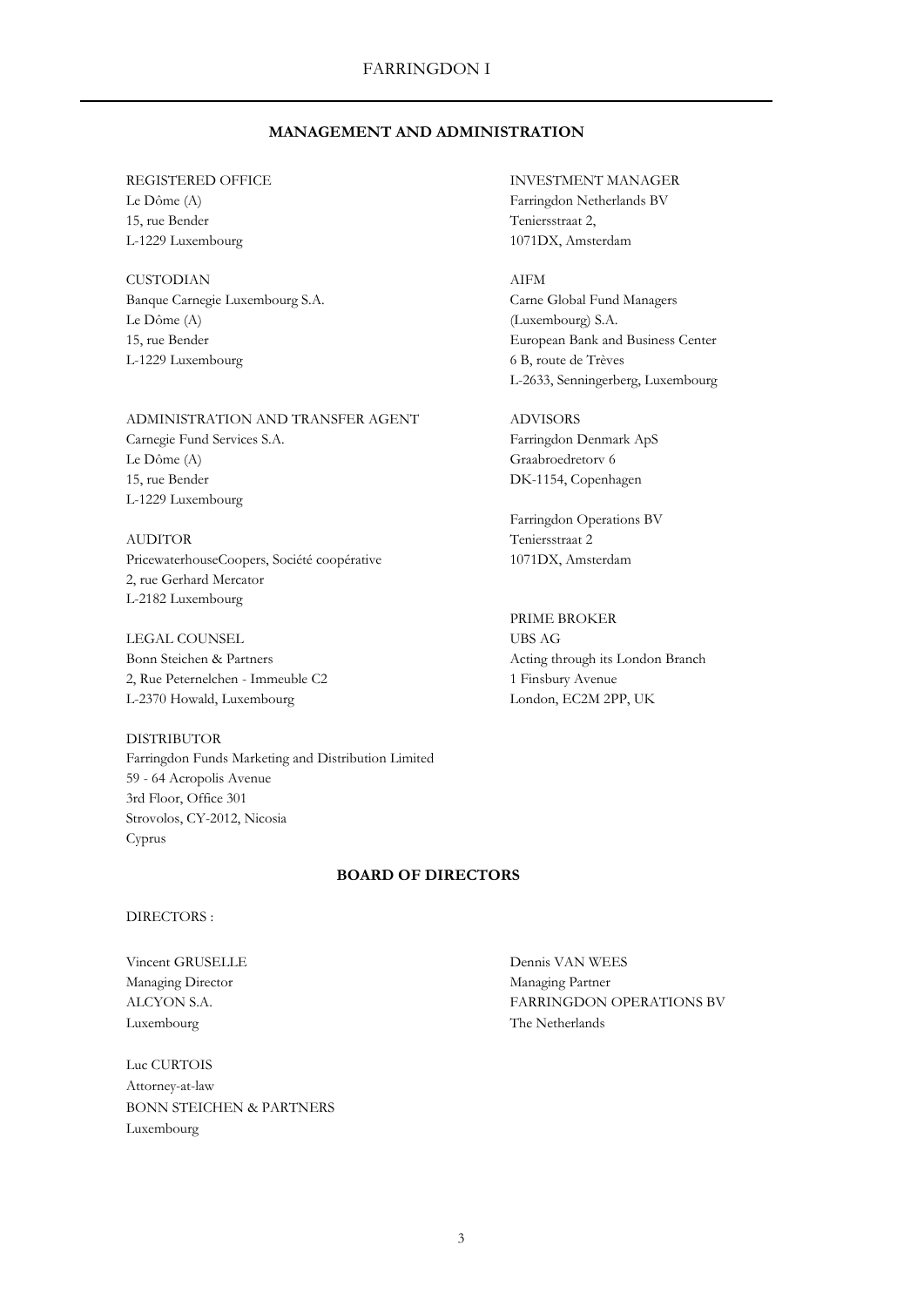## **Notices and Reports**

Audited annual reports are made available to the Shareholders at the registered office of the AIFM.

The accounting year of the Fund ends on December 31 of each year.

The latest net asset value per share of each share class, together with subscription and redemption prices are available on any bank business day in Luxembourg at the registered office of the AIFM.

All notices to Shareholders are sent to Shareholders at their address indicated in the register of Shareholders. If deemed necessary or required by law, notices are published in a newspaper and in the Recueil Electronique des Sociétés et Associations (the "RESA").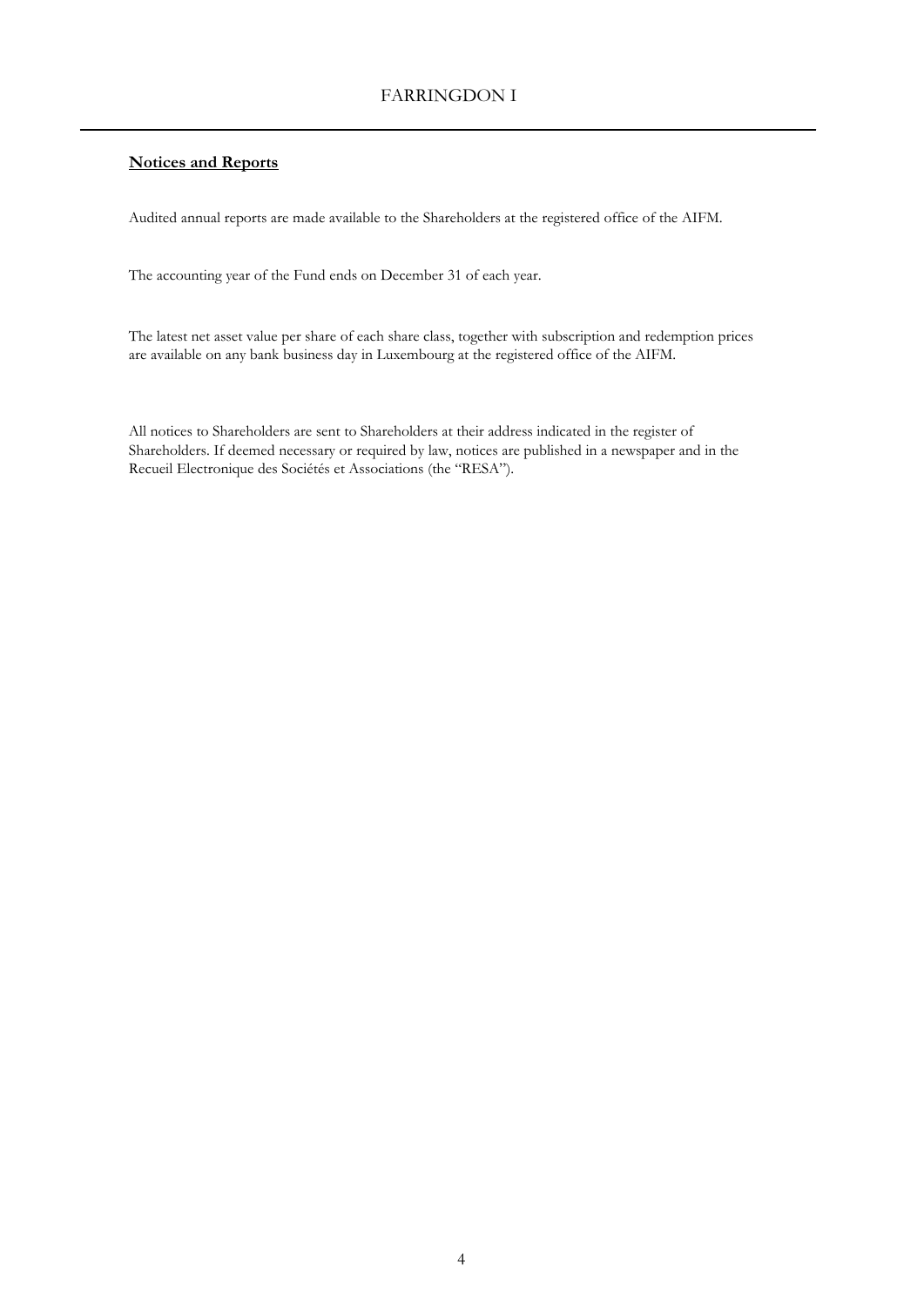## **INVESTMENT MANAGER'S REPORT**

The figures stated in the report are historical and not necessarily indicative of future performance.

#### **PERFORMANCE**

#### CLASS A SHARES:

During the year, the net asset value per share, decreased from EUR 203.62 to EUR 174.67, representing a loss of 14.22%. Total net assets decreased during the year from EUR 266.48 million to EUR 150.68 million. Net redemptions of shares were EUR 83.72 million.

#### CLASS B SHARES:

During the period, the net asset value per share decreased from EUR 203.63 to EUR 174.77, representing a loss of 14.17%. Total net assets decreased during the year from EUR 87.59 million to EUR 75.18 million.

### **INVESTMENT STRATEGY**

The Sub-Fund investment objective is to deliver strong risk adjusted absolute returns with low correlation to other asset classes. Utilising an equity long/short approach, based on in-depth fundamental research across industries and market capitalisations globally, but with a focus on the European stock universe. The instruments used will among others be equities, related financial instruments such as financial futures, options and swaps.

Returns are sought using a stock picking approach based on thorough fundamental analysis.

The portfolio will consist of positions taken on pairs of stocks as well as individual stock positions.

Market exposure will vary, spanning from negative, over neutral to positive, and will largely depend on investment opportunities and the volatility of the global equity markets.

The investment universe is based on equity, derivative and fixed income products globally, but with a focus on Europe. The Sub-Fund may retain cash or cash equivalents as and when considered appropriate.

The Sub-Fund may borrow up to 30% of its net assets.

Short sales will usually be carried out by selling borrowed securities in the market place. Alternatively, short sale exposure can be obtained using swap agreements. Unwanted risk is hedged, using individual stocks long/short or by using written, bought or sold derivatives on markets, sectors or individual stocks. Bought, written and sold derivative instruments can furthermore be used to enhance returns.

Moreover, Farringdon Alpha One may, on an ancillary basis, invest in other undertakings for collective investment.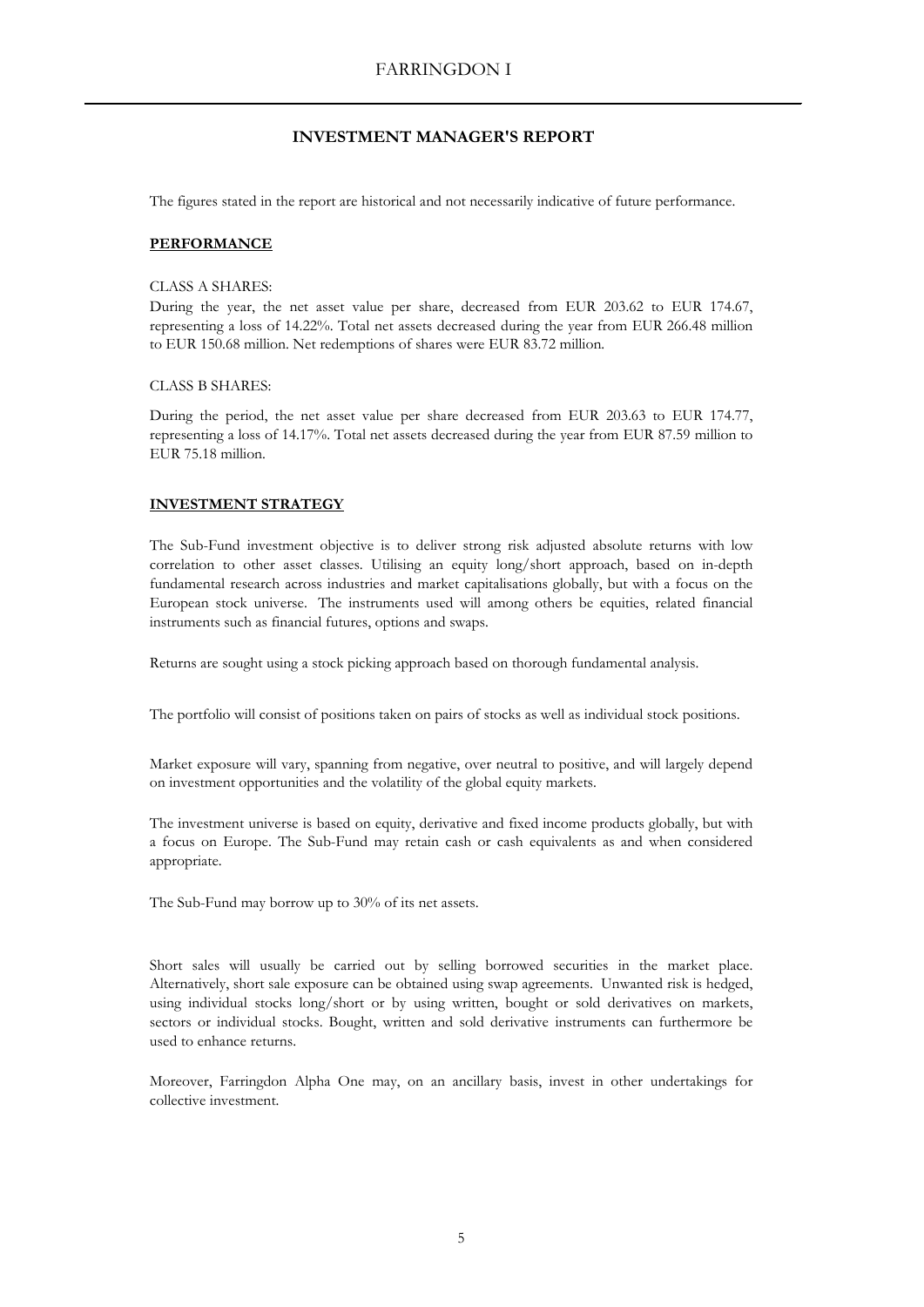### **Disclosures under the Alternative Investment Fund Managers Directive (Unaudited)**

In accordance with the Level 2 Regulations of the Alternative Investment Fund Managers Directive (AIFMD), the Alternative Investment Fund Manager (AIFM) is jointly responsible with the Board of Directors of the AIF for certain disclosures to investors and competent authorities with respect to the AIF's Annual Report.

Information required to be disclosed under the AIFMD in relation to the Farringdon Alpha One (AIF):

#### **Liquidity arrangements and liquidity management**

There are no assets of the AIF subject to special arrangements such as side pockets, gates or other similar arrangements. No new arrangements or material changes were made to manage the liquidity of the AIF.

#### **Leverage**

The leverage employed by the AIF as per December 31, 2017 was 311.87% of the AIF's net asset value based on the gross method and 279.82% of the AIF's net asset value based on the commitment method.

#### **Risk management**

The AIFM has established and maintains a dedicated risk management system to identify, measure, manage and monitor on an ongoing basis risks relevant to each AIF's Investment Objective including, in particular market, credit, liquidity, counterparty, operational and other relevant risks. Both quantitative and/or qualitative risk limits have been established and were monitored by the AIFM. No material changes were made in relation to the risk management system.

### **Material Changes**

On 10 May 2017, during the General Meeting of Shareholders, Mr. Kevin Nolan was appointed to act as additional Director of Carne Global Fund Managers (Luxembourg) S.A (further to CSSF's approval on 11 April 2017). Mr. Mario Koster and Mr. Attilio Femiano, Conducting Officers, resigned on 30 June 2017 and 31 October 2017, respectively. Application is currently with the CSSF to approve the appointment of Mr. James Bolton and Mrs. Elisabeth Patino George as Conducting Officers.

Furthermore, on 14 June 2017 the CSSF extended Carne Global Fund Managers (Luxembourg) S.A's license to include the management of Real Estate Funds.

#### **Remuneration**

The AIFM has designed and implemented a remuneration policy (the "Remuneration Policy") in line with the provisions on remuneration as set out by the European Directive 2011/61/EU as amended and implemented into Luxembourg Law of 12 July of 2013 (the "AIFM Regulations").

The AIFM has developed and implemented remuneration policies and practices that are consistent with and promote a sound and effective risk management of the AIF, do not encourage risk-taking which is inconsistent with the risk profiles/rules governing the AIF, and do not impair compliance with the AIFM's duty to act in the best interest of the AIF and ultimately its investors.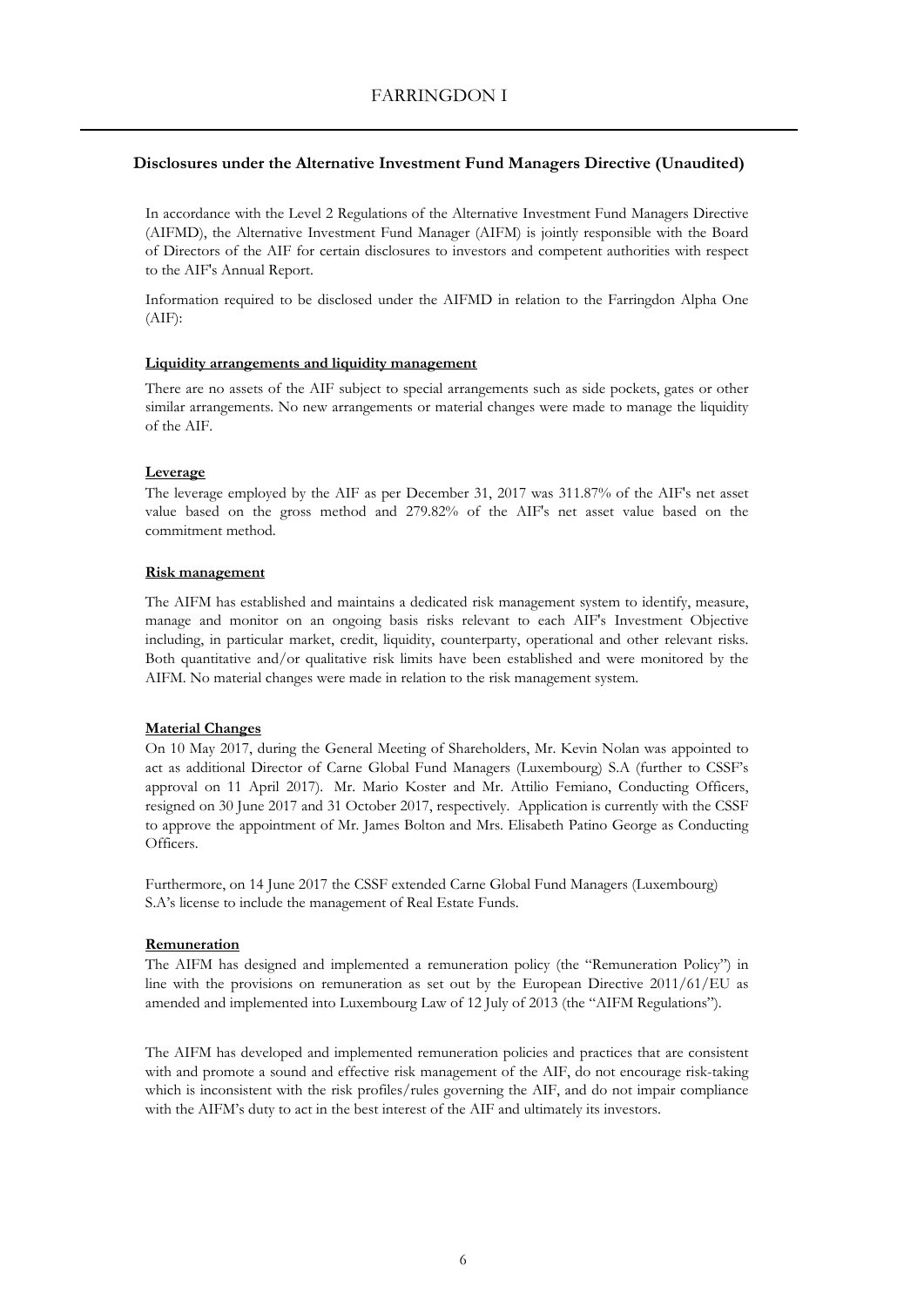## **Disclosures under the Alternative Investment Fund Managers Directive (Unaudited)** (CONTINUED)

The Board of Directors of the AIFM is responsible for the design and implementation of the Remuneration Policy and reviews this on a regular basis as part of its supervisory function. In reviewing the Remuneration Policy, the Board of Directors of the AIFM will consider whether the remuneration framework operates as intended and that the risk profile, long-term objectives and goals of the Company are adequately reflected.

A copy of the AIFM Remuneration Policy is available, free of charge, at the registered office of the AIFM and on http://www.carnegroup.com.

#### **Proportion of the total remuneration of the staff of the AIFM attributable to the Farringdon I, indicating the number of beneficiaries, as of December 31, 2017**

The below table represents the proportion of the total remuneration of the staff of the AIFM attributable to all funds it manages, taking into account AIFs and UCITS.

The proportion allocated to Farringdon I has been calculated time-weighted (1) based on the number of all funds (2) managed by the AIFM.

|                      | Number of<br>Beneficiaries (3) | Fixed<br>in $\%$ of total | Variable<br>Remuneration (4) Remuneration (5)<br>in % of total | Carried Interest<br>paid in % of total Remuneration (6) | Total         |
|----------------------|--------------------------------|---------------------------|----------------------------------------------------------------|---------------------------------------------------------|---------------|
| Staff (7)            | 16                             | $1.58\%$                  | $0.21\%$                                                       | $\theta$                                                | 2,069,485 Eur |
| Senior<br>Management |                                | $2.15\%$                  | $0.52\%$                                                       | $\Omega$                                                | 1,048,212 Eur |
| Risk Takers (8)      |                                | 2.15%                     | $0.52\%$                                                       | 0                                                       | 1,048,212 Eur |

- (1) Time-weighted = the proportion allocation takes into consideration the time when the fund was established or transferred to the AIFM (e.g. a fund that was live for 6 months during the financial year of the AIFM would get allocated 6/12 of the proportion that would be allocated to a fund that was live for the complete financial year of the AIFM).
- $(2)$ Funds = single funds and sub-funds of umbrella structures.
- (3) Number of beneficiaries = average number of employees for the period of the AIFM's financial year 2017.
- (4) Fixed remuneration = consists of salaries paid during the AIFM's financial year 2017 including employer social security, pension contribution, other non-monetary benefits like car allowance, but excluding payments in relation to secondment services.
- (5) Variable remuneration = consists of annual bonuses paid during the AIFM's financial year 2017 in accordance with the remuneration policy.
- (6) Total remuneration = sum of fixed remuneration and variable remuneration paid during the AIFM's financial year 2017.
- (7) Staff = including Senior Management and Risk Takers.
- (8) Risk Takers = staff members of the AIFM whose actions might have a material impact on the risk profile of the AIF, including Senior Management.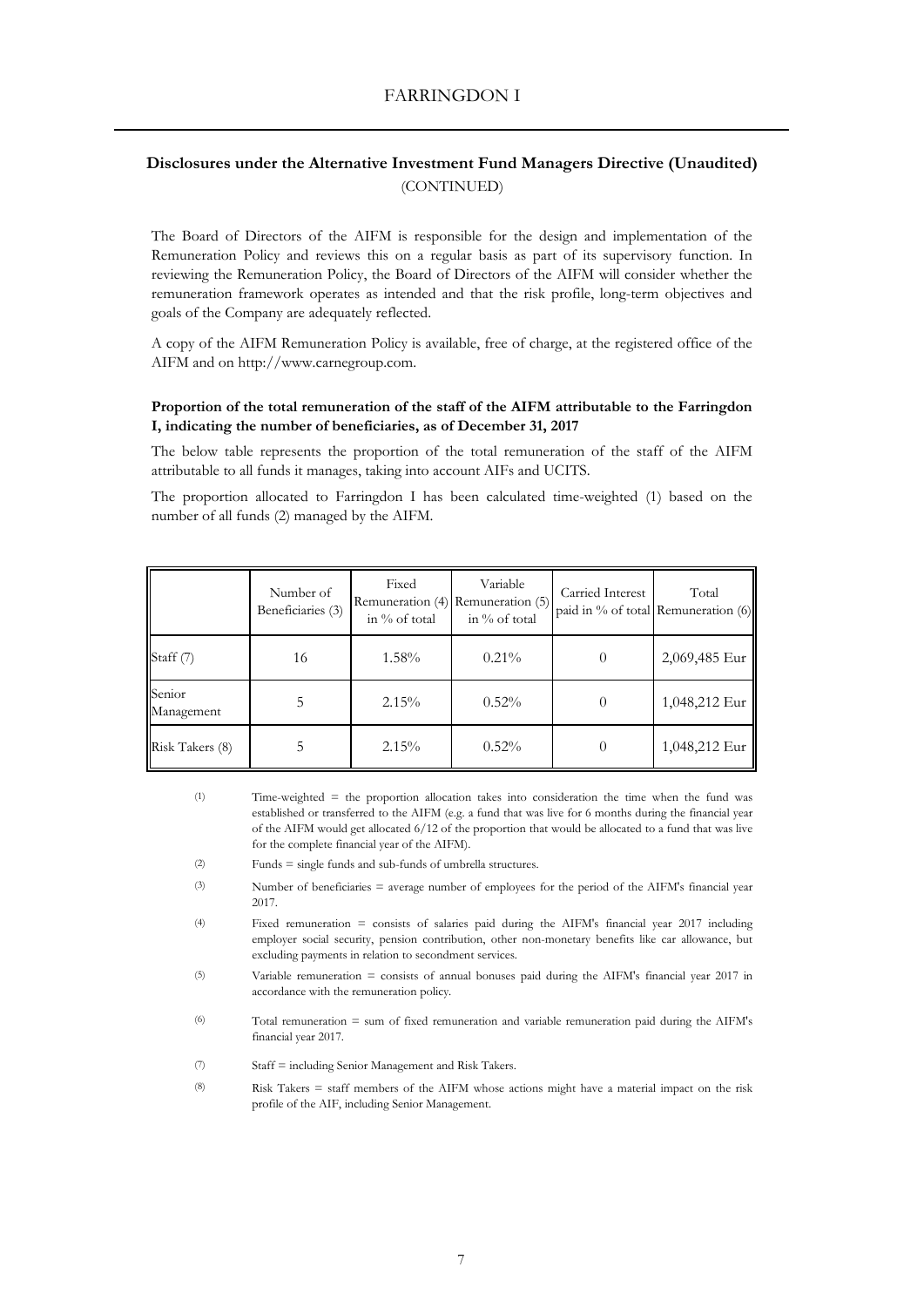

## **Audit report**

To the Shareholders of **Farringdon I**

## *Our opinion*

In our opinion, the accompanying financial statements give a true and fair view of the financial position of Farringdon I (the "Fund") as at 31 December 2017, and of the results of its operations and changes in its net assets for the year then ended in accordance with Luxembourg legal and regulatory requirements relating to the preparation and presentation of the financial statements.

## *What we have audited*

The Fund's financial statements comprise:

- the statement of net assets as at 31 December 2017;
- the securities portfolio as at 31 December 2017;
- the statement of operations and changes in net assets for the year then ended; and
- the notes to the financial statements, which include a summary of significant accounting policies.

### *Basis for opinion*

We conducted our audit in accordance with the Law of 23 July 2016 on the audit profession (Law of 23 July 2016) and with International Standards on Auditing (ISAs) as adopted for Luxembourg by the "Commission de Surveillance du Secteur Financier" (CSSF). Our responsibilities under those Law and standards are further described in the "Responsibilities of the "Réviseur d'entreprises agréé" for the audit of the financial statements" section of our report.

We believe that the audit evidence we have obtained is sufficient and appropriate to provide a basis for our opinion.

We are independent of the Fund in accordance with the International Ethics Standards Board for Accountants' Code of Ethics for Professional Accountants (IESBA Code) as adopted for Luxembourg by the CSSF together with the ethical requirements that are relevant to our audit of the financial statements. We have fulfilled our other ethical responsibilities under those ethical requirements.

*Cabinet de révision agréé. Expert-comptable (autorisation gouvernementale n°10028256) R.C.S. Luxembourg B 65 477 - TVA LU25482518*

*PricewaterhouseCoopers, Société coopérative, 2 rue Gerhard Mercator, B.P. 1443, L-1014 Luxembourg T : +352 494848 1, F : +352 494848 2900, www.pwc.lu*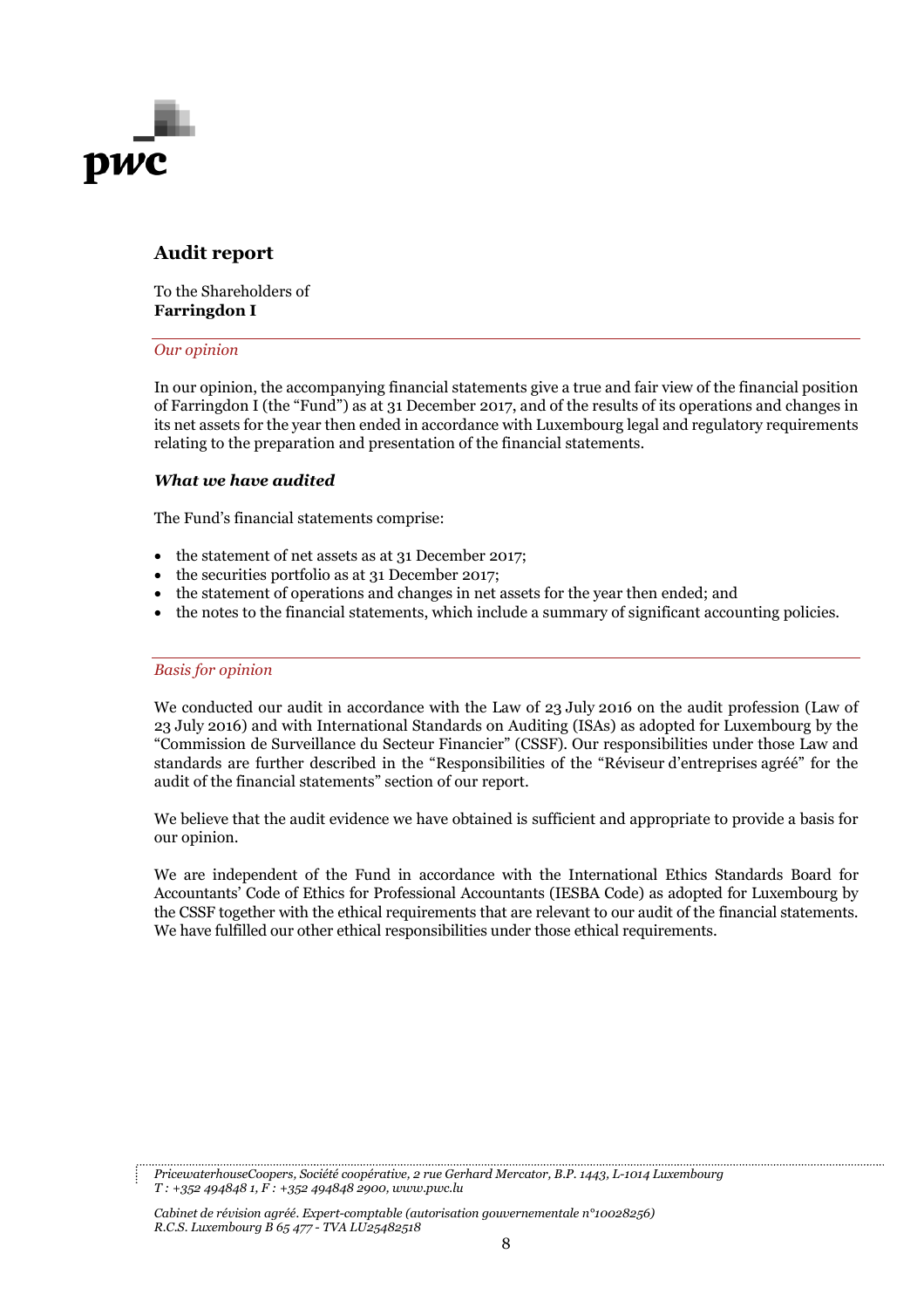

### *Other information*

The Board of Directors of the Fund is responsible for the other information. The other information comprises the information stated in the annual report but does not state the financial statements and our audit report thereon.

Our opinion on the financial statements does not cover the other information and we do not express any form of assurance conclusion thereon.

In connection with our audit of the financial statements, our responsibility is to read the other information identified above and, in doing so, consider whether the other information is materially inconsistent with the financial statements or our knowledge obtained in the audit, or otherwise appears to be materially misstated. If, based on the work we have performed, we conclude that there is a material misstatement of this other information, we are required to report that fact. We have nothing to report in this regard.

## *Responsibilities of the Board of Directors of the Fund for the financial statements*

The Board of Directors of the Fund is responsible for the preparation and fair presentation of the financial statements in accordance with Luxembourg legal and regulatory requirements relating to the preparation and presentation of the financial statements, and for such internal control as the Board of Directors of the Fund determines is necessary to enable the preparation of financial statements that are free from material misstatement, whether due to fraud or error.

In preparing the financial statements, the Board of Directors of the Fund is responsible for assessing the Fund's ability to continue as a going concern, disclosing, as applicable, matters related to going concern and using the going concern basis of accounting unless the Board of Directors of the Fund either intends to liquidate the Fund or to cease operations, or has no realistic alternative but to do so.

### *Responsibilities of the "Réviseur d'entreprises agréé" for the audit of the financial statements*

The objectives of our audit are to obtain reasonable assurance about whether the financial statements as a whole are free from material misstatement, whether due to fraud or error, and to issue an audit report that includes our opinion. Reasonable assurance is a high level of assurance, but is not a guarantee that an audit conducted in accordance with the Law of 23 July 2016 and with ISAs as adopted for Luxembourg by the CSSF will always detect a material misstatement when it exists. Misstatements can arise from fraud or error and are considered material if, individually or in the aggregate, they could reasonably be expected to influence the economic decisions of users taken on the basis of these financial statements.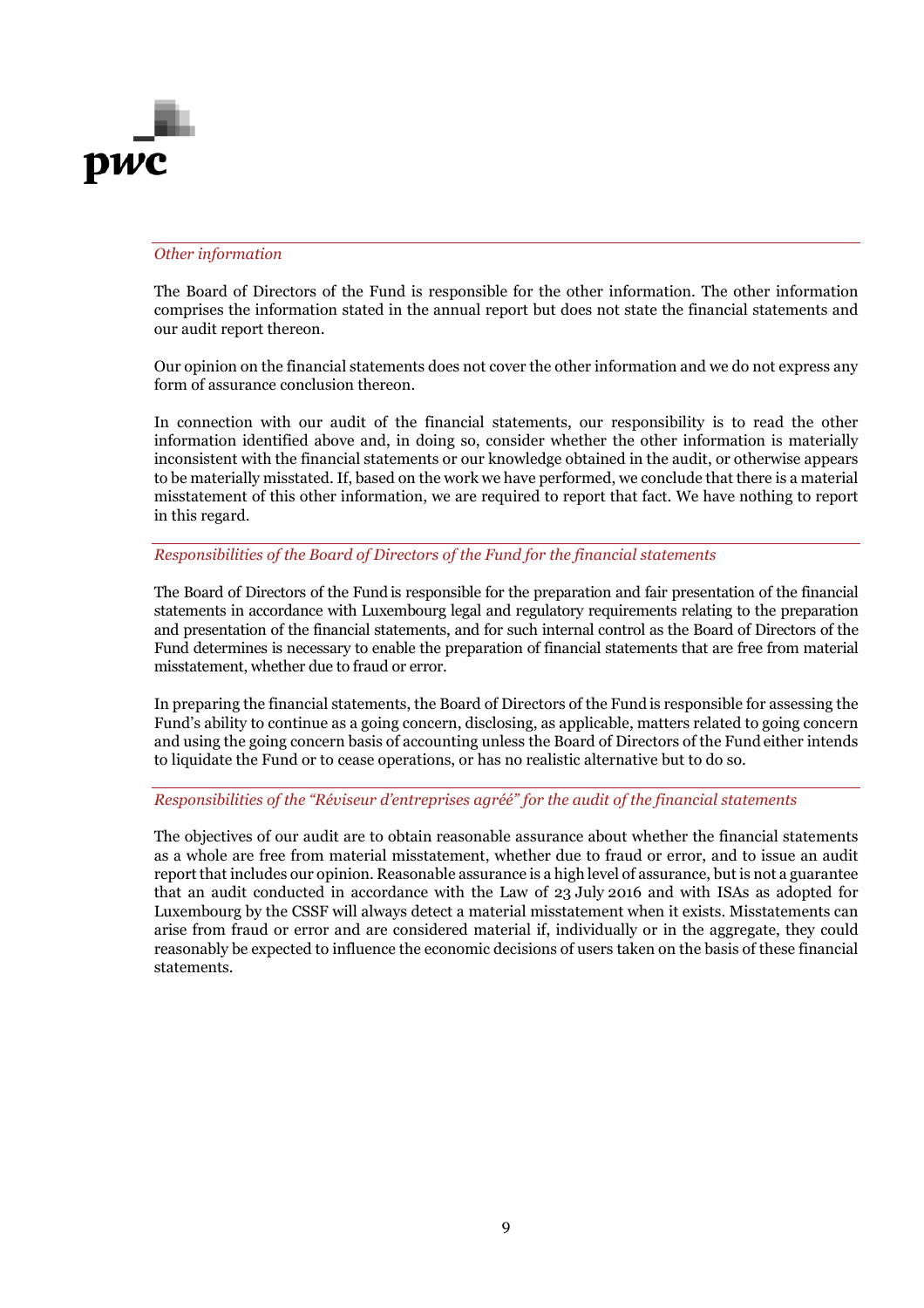

As part of an audit in accordance with the Law of 23 July 2016 and with ISAs as adopted for Luxembourg by the CSSF, we exercise professional judgment and maintain professional scepticism throughout the audit.

We also:

- identify and assess the risks of material misstatement of the financial statements, whether due to fraud or error, design and perform audit procedures responsive to those risks, and obtain audit evidence that is sufficient and appropriate to provide a basis for our opinion. The risk of not detecting a material misstatement resulting from fraud is higher than for one resulting from error, as fraud may involve collusion, forgery, intentional omissions, misrepresentations, or the override of internal control;
- obtain an understanding of internal control relevant to the audit in order to design audit procedures that are appropriate in the circumstances, but not for the purpose of expressing an opinion on the effectiveness of the Fund's internal control;
- evaluate the appropriateness of accounting policies used and the reasonableness of accounting estimates and related disclosures made by the Board of Directors of the Fund;
- conclude on the appropriateness of the Board of Directors of the Fund's use of the going concern basis of accounting and, based on the audit evidence obtained, whether a material uncertainty exists related to events or conditions that may cast significant doubt on the Fund's ability to continue as a going concern. If we conclude that a material uncertainty exists, we are required to draw attention in our audit report to the related disclosures in the financial statements or, if such disclosures are inadequate, to modify our opinion. Our conclusions are based on the audit evidence obtained up to the date of our audit report. However, future events or conditions may cause the Fund to cease to continue as a going concern;
- evaluate the overall presentation, structure and content of the financial statements, including the disclosures, and whether the financial statements represent the underlying transactions and events in a manner that achieves fair presentation.

We communicate with those charged with governance regarding, among other matters, the planned scope and timing of the audit and significant audit findings, including any significant deficiencies in internal control that we identify during our audit.

PricewaterhouseCoopers, Société coopérative Luxembourg, 06 June 2018 Represented by

Christelle Crépin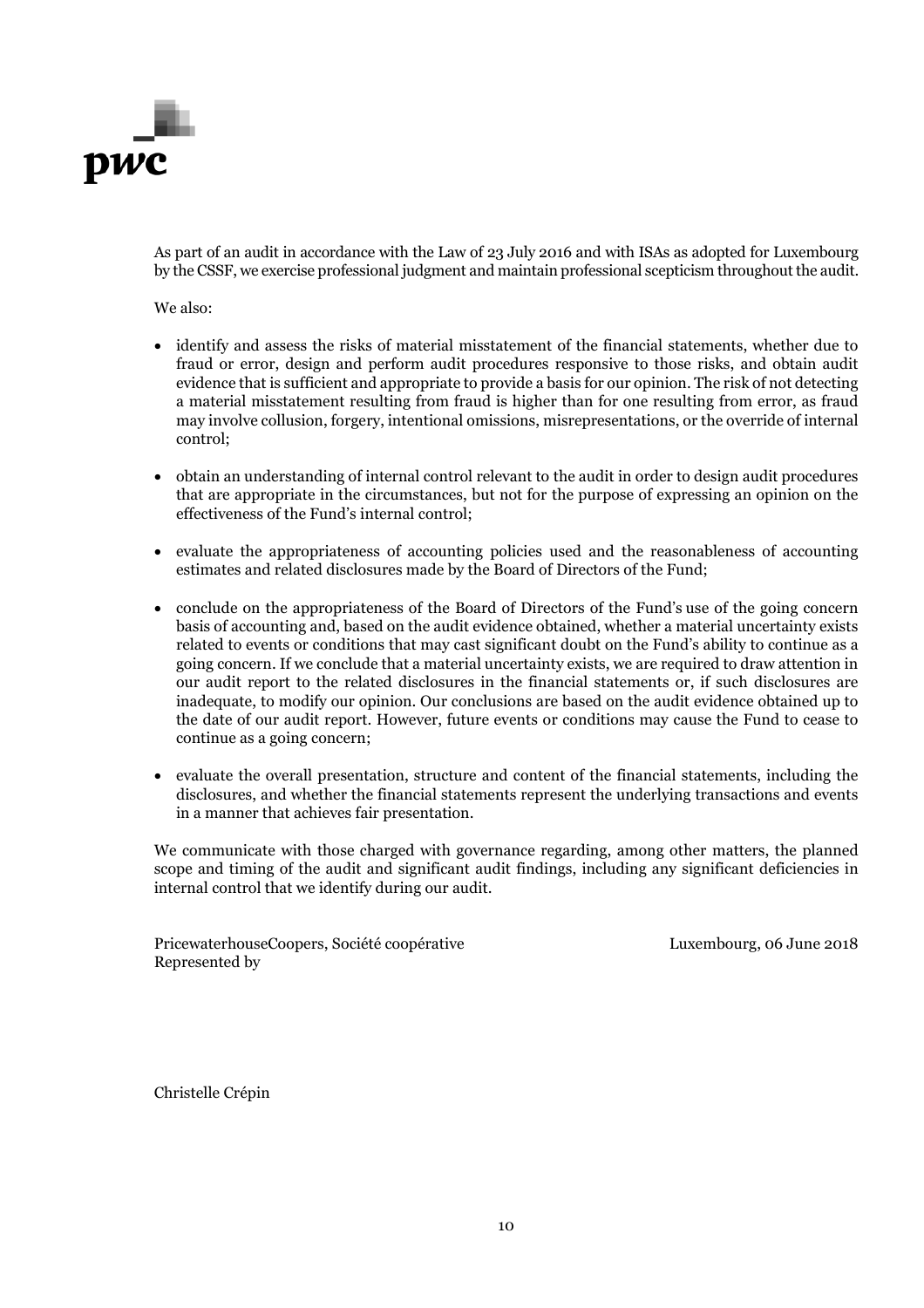| <b>STATEMENT OF NET ASSETS AS AT 31 DECEMBER 2017</b> |  |  |  |  |  |
|-------------------------------------------------------|--|--|--|--|--|
|-------------------------------------------------------|--|--|--|--|--|

|                                                 | <b>COMBINED</b>    | <b>FARRINGDON</b><br><b>ALPHA ONE</b> |
|-------------------------------------------------|--------------------|---------------------------------------|
|                                                 | (EUR)              | (EUR)                                 |
| <b>ASSETS</b>                                   |                    |                                       |
| Securities portfolio at market value (Note 2.1) | 414,923,189.56     | 414,923,189.56                        |
| Cash at banks and liquidities                   | 98,076,995.90      | 98,076,995.90                         |
| Interest receivable on bonds                    | 4,103,753.42       | 4,103,753.42                          |
| <b>OTHER ASSETS</b>                             |                    |                                       |
| Subscriptions receivable                        | 6,237,051.39       | 6,237,051.39                          |
| Net unrealised gain on contracts                |                    |                                       |
| for differences (Note 5)                        | 228,811.62         | 228,811.62                            |
| Dividends receivable                            | 41,197.99          | 41,197.99                             |
| <b>Total Other Assets</b>                       | 6,507,061.00       | 6,507,061.00                          |
| <b>Total Assets</b>                             | 523,610,999.88     | 523,610,999.88                        |
| <b>LIABILITIES</b>                              |                    |                                       |
| Short sales of securities (Notes 2.2 and 6)     | (226, 669, 591.31) | (226, 669, 591.31)                    |
| Bank borrowings (Note 7)                        | (50, 488, 582.34)  | (50, 488, 582.34)                     |
| Redemptions payable                             | (19, 737, 319.12)  | (19, 737, 319.12)                     |
| Net unrealised loss on contracts                |                    |                                       |
| for differences (Note 5)                        | (61, 628.56)       | (61, 628.56)                          |
| Dividends payable on short sales                | (218, 577.43)      | (218, 577.43)                         |
| Taxe d'abonnement payable                       | (29, 207.07)       | (29,207.07)                           |
| Commission payable                              | (365, 898.76)      | (365, 898.76)                         |
| Other payables                                  | (184, 903.67)      | (184, 903.67)                         |
| <b>Total Liabilities</b>                        | (297, 755, 708.26) | (297, 755, 708.26)                    |
|                                                 |                    |                                       |
| <b>NET ASSETS AT THE END OF THE YEAR</b>        | 225,855,291.62     | 225,855,291.62                        |

## **NET ASSET VALUE PER SHARE AS AT 31 DECEMBER 2017**

| FARRINGDON<br>ALPHA ONE |  |
|-------------------------|--|
| (EUR)                   |  |
| 174.67                  |  |
| 174.77                  |  |

Net asset value per share - Class A

Net asset value per share - Class B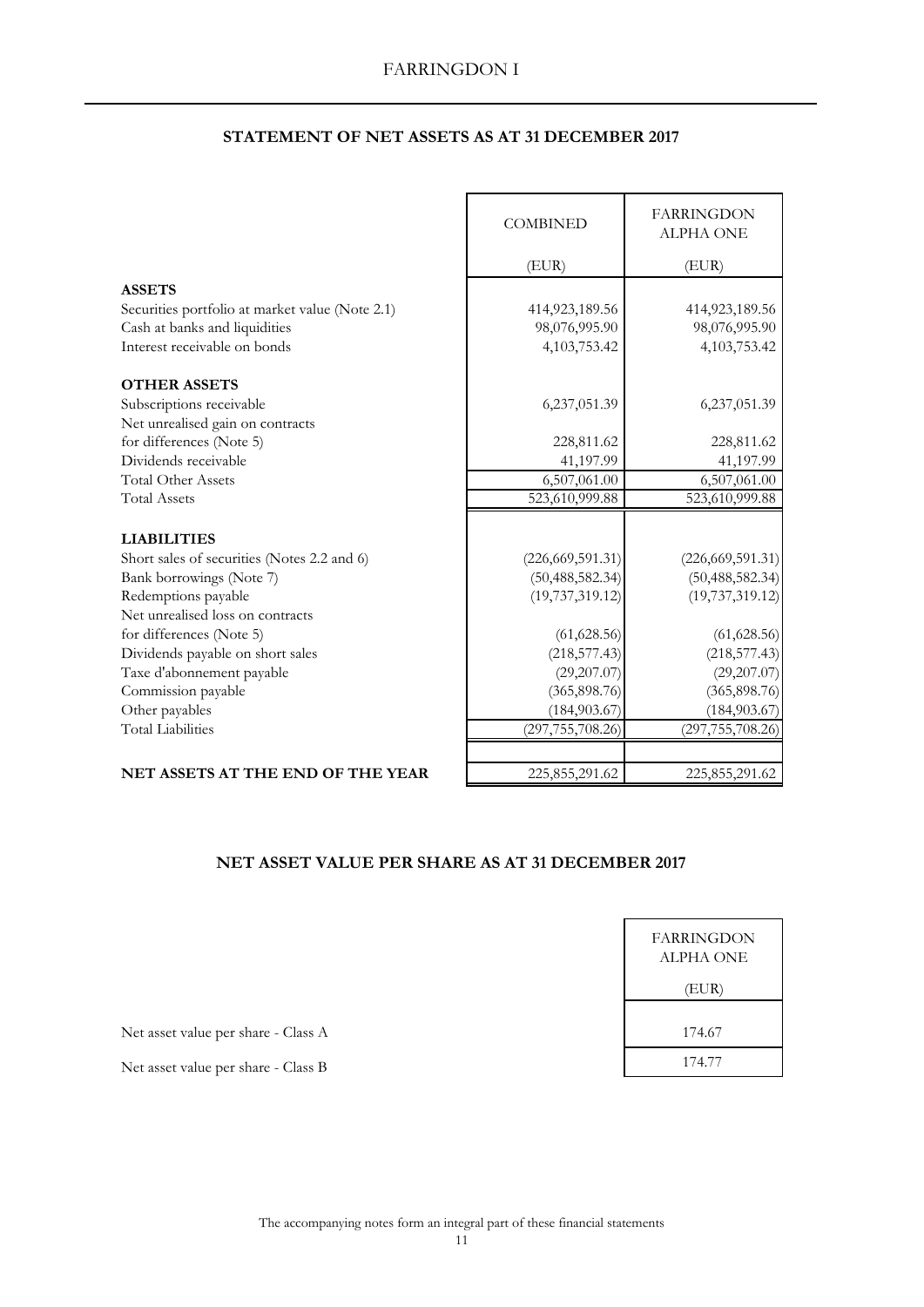## **STATEMENT OF OPERATIONS AND CHANGES IN NET ASSETS FOR THE YEAR ENDED 31 DECEMBER 2017**

 $\blacksquare$ 

|                                                                                                   | <b>COMBINED</b>    | <b>FARRINGDON</b><br>ALPHA ONE |
|---------------------------------------------------------------------------------------------------|--------------------|--------------------------------|
|                                                                                                   | (EUR)              | (EUR)                          |
| <b>INCOME</b>                                                                                     |                    |                                |
| Dividends, net (Note 2.5)                                                                         | 4,468,428.67       | 4,468,428.67                   |
| Interest on bonds, net (Note 2.5)                                                                 | 8,391,945.20       | 8,391,945.20                   |
| <b>Bank Interest</b>                                                                              | 44,048.27          | 44,048.27                      |
| <b>Total Income</b>                                                                               | 12,904,422.14      | 12,904,422.14                  |
| <b>EXPENSES</b>                                                                                   |                    |                                |
| Dividends paid on short sales (Note 2.5)                                                          | (5,934,464.06)     | (5,934,464.06)                 |
| Management fee (Note 9)                                                                           | (4,429,836.20)     | (4,429,836.20)                 |
| Bank charges                                                                                      | (1,988,618.11)     | (1,988,618.11)                 |
| Custodian and administration fee (Note 8)                                                         | (436, 695.96)      | (436, 695.96)                  |
| Taxe d'abonnement (Note 4)                                                                        | (138, 765.32)      | (138, 765.32)                  |
| Professional expenses                                                                             | (72, 255.67)       | (72, 255.67)                   |
| Other expenses                                                                                    | (56,780.37)        | (56,780.37)                    |
| <b>Total Expenses</b>                                                                             | (13,057,415.69)    | (13,057,415.69)                |
| Net loss from investments                                                                         | (152, 993.55)      | (152, 993.55)                  |
| Net realised profit on securities (Note 12)                                                       | 17,451,424.80      | 17,451,424.80                  |
| Net realised profit on contracts for differences (Note 12)                                        | 5,538,736.45       | 5,538,736.45                   |
| Net realised loss on foreign exchange (Note 12)                                                   | (4,015,311.42)     | (4,015,311.42)                 |
| <b>Net realised Profit</b>                                                                        | 18,821,856.28      | 18,821,856.28                  |
| Variation in net unrealised result on investments (Note 13)<br>Variation in net unrealised result | (57, 144, 345.04)  | (57, 144, 345.04)              |
| on contracts for differences (Note 13)                                                            | (6,169,886.42)     | (6,169,886.42)                 |
| Decrease in net assets as a result of operations                                                  | (44, 492, 375.18)  | (44, 492, 375.18)              |
| Subscriptions                                                                                     | 12,650,086.44      | 12,650,086.44                  |
| Redemptions                                                                                       | (96, 374, 277.91)  | (96, 374, 277.91)              |
| Decrease in net assets                                                                            | (128, 216, 566.65) | (128, 216, 566.65)             |
| Net assets at the beginning of the year                                                           | 354,071,858.27     | 354,071,858.27                 |
| <b>NET ASSETS AT THE END OF THE YEAR</b>                                                          | 225,855,291.62     | 225,855,291.62                 |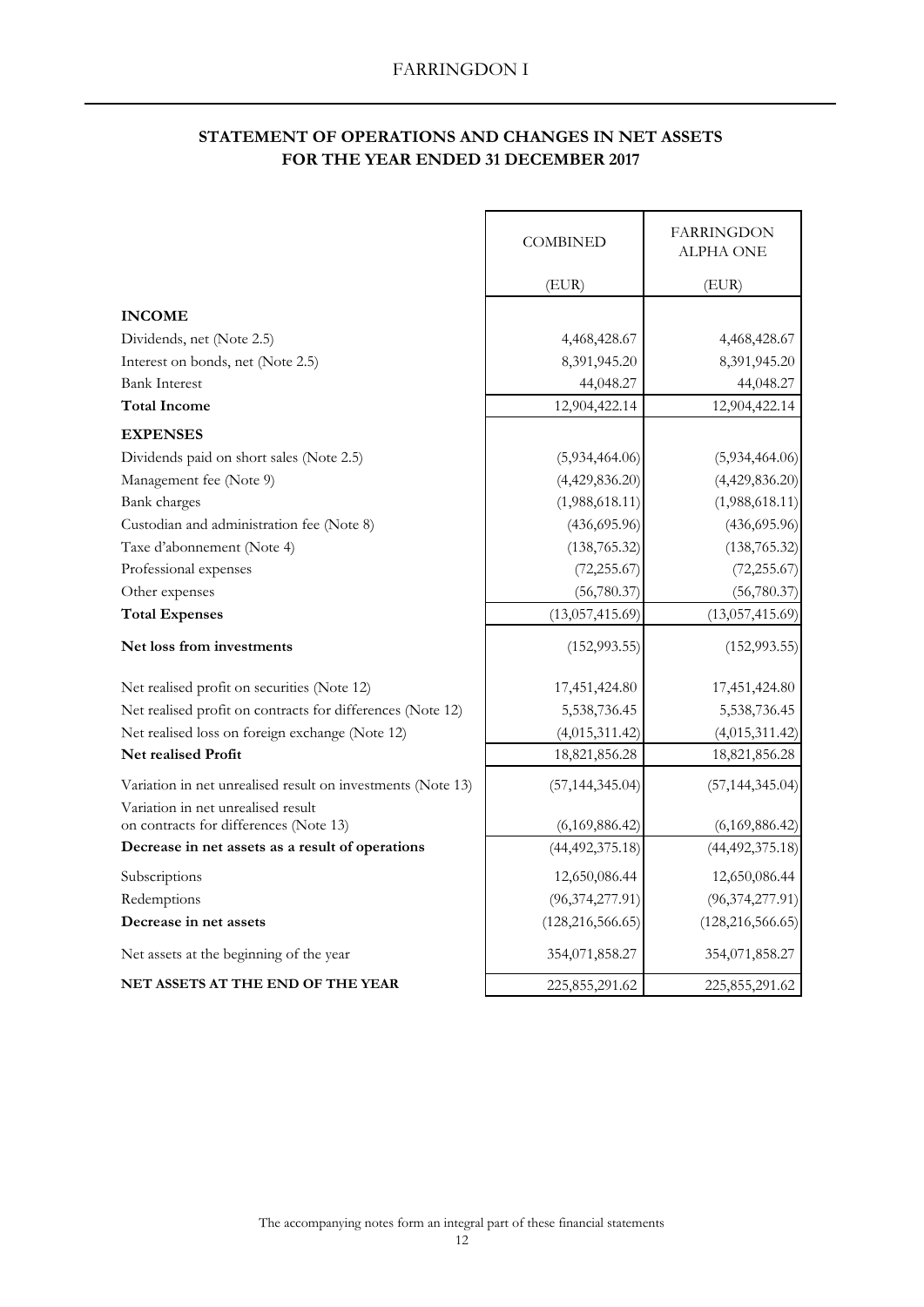### **STATEMENT OF CHANGES IN NUMBER OF SHARES OUTSTANDING FOR THE YEAR ENDED 31 DECEMBER 2017**

| <b>FARRINGDON</b> | FARRINGDON                              |
|-------------------|-----------------------------------------|
|                   | ALPHA ONE - CLASS A ALPHA ONE - CLASS B |
|                   |                                         |
|                   |                                         |

| Shares outstanding at 1 January 2017   | 1,308,727.9505  | 430,156.9106 |
|----------------------------------------|-----------------|--------------|
| Shares issued                          | 69.214.7982     | 0.0000       |
| Shares redeemed                        | (515, 284.9491) | 0.0000       |
| Shares outstanding at 31 December 2017 | 862.657.7996    | 430,156.9106 |

## **FINANCIAL DETAILS RELATING TO THE LAST THREE YEARS (EUR)**

|                           | <b>FARRINGDON</b>   | <b>FARRINGDON</b>   |
|---------------------------|---------------------|---------------------|
|                           | ALPHA ONE - CLASS A | ALPHA ONE - CLASS B |
|                           |                     |                     |
|                           |                     |                     |
| 31 December 2017          |                     |                     |
| Total net assets          | 150,678,199.97      | 75, 177, 091.65     |
| Net asset value per share | 174.67              | 174.77              |
| 31 December 2016          |                     |                     |
| Total net assets          | 266,480,705.08      | 87,591,153.19       |
| Net asset value per share | 203.62              | 203.63              |
| 31 December 2015          |                     |                     |
| Total net assets          | 280,070,827.33      | 91,398,066.37       |
| Net asset value per share | 212.47              | 212.48              |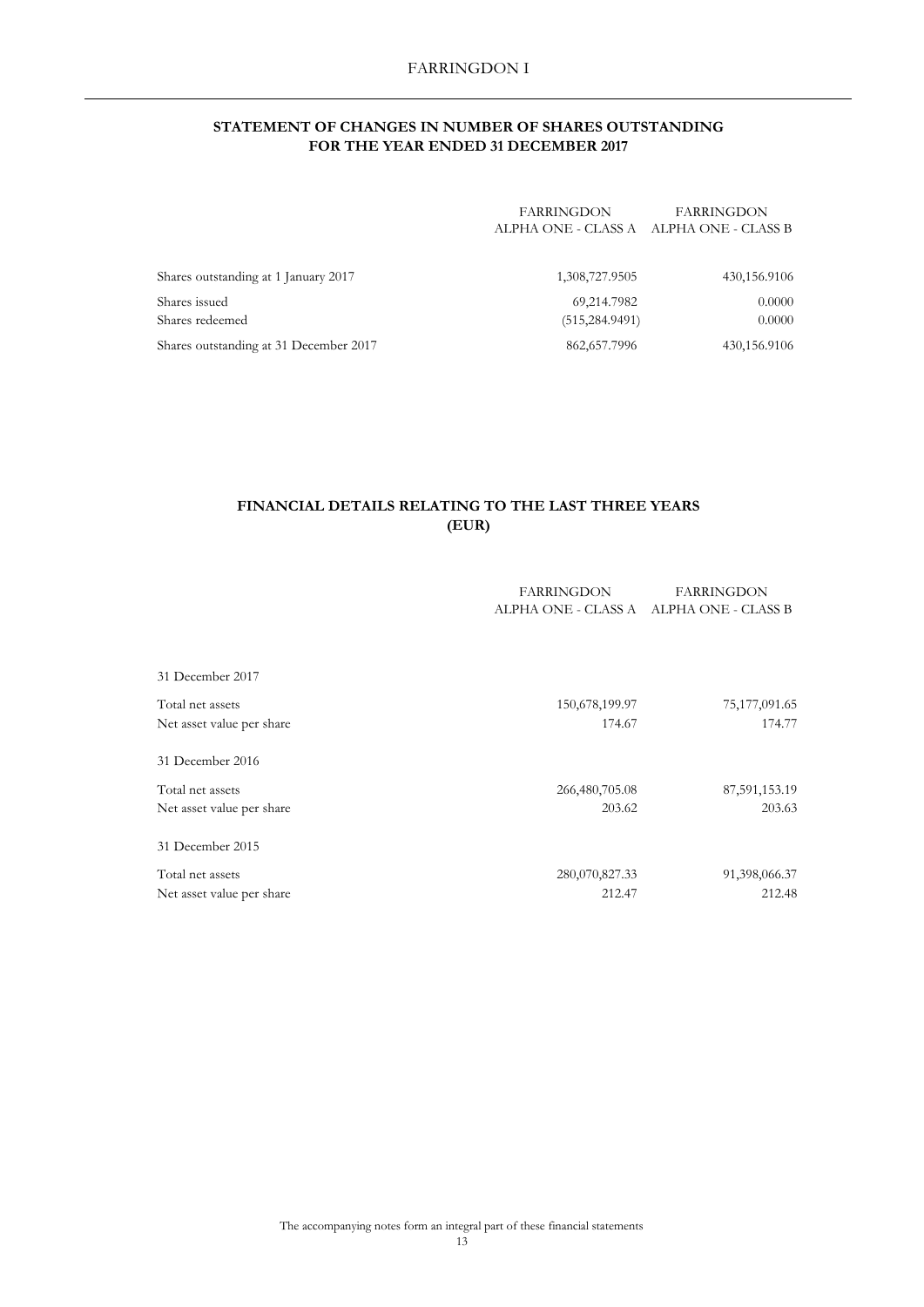| $\frac{0}{0}$<br><b>OF NET</b><br><b>ASSETS</b> | <b>MARKET</b><br><b>VALUE</b><br>(EUR) | <b>SECURITY DESCRIPTION</b>                                      | <b>NOMINAL</b>    |
|-------------------------------------------------|----------------------------------------|------------------------------------------------------------------|-------------------|
|                                                 |                                        | Transferable Securities Admitted To An Official Exchange Listing |                   |
|                                                 |                                        |                                                                  | Shares and rights |
|                                                 |                                        | Belgium                                                          |                   |
| 2.39                                            | 5,407,702.50                           | <b>Balta Group</b>                                               | 621,575           |
| 2.89                                            | 6,531,793.88                           | Financiere de Tubize                                             | 102,251           |
| 5.32                                            | 12,020,105.02                          | KBC Ancora                                                       | 228,998           |
| 10.60                                           | 23,959,601.40                          |                                                                  |                   |
|                                                 |                                        | France                                                           |                   |
| 2.13                                            | 4,803,317.28                           | Sword Group                                                      | 141,942           |
| 2.13                                            | 4,803,317.28                           |                                                                  |                   |
|                                                 |                                        | Germany                                                          |                   |
| 1.82                                            | 4,104,973.47                           | Corestate Capital Holding                                        | 76,829            |
| $0.81\,$                                        | 1,836,845.47                           | <b>Envitec Biogas</b>                                            | 252,661           |
| 5.31                                            | 11,990,972.50                          | Rocket Internet                                                  | 567,620           |
| 1.71                                            | 3,866,105.03                           | <b>RWE Preferred</b>                                             | 269,791           |
| 4.46                                            | 10,070,464.32                          | Sixt Preference                                                  | 190,296           |
| 2.90                                            | 6,540,800.31                           | Zeal Network                                                     | 305,217           |
| 17.01                                           | 38,410,161.10                          |                                                                  |                   |
|                                                 |                                        | Ireland                                                          |                   |
| 2.30                                            | 5,198,498.70                           | <b>Greencoat Renewables</b>                                      | 4,858,410         |
| 5.11                                            | 11,543,951.20                          | IFG Group                                                        | 5,445,260         |
| 0.09                                            | 204,056.00                             | Independent News & Media                                         | 2,218,000         |
| 7.50                                            | 16,946,505.90                          |                                                                  |                   |
|                                                 |                                        | Italy                                                            |                   |
| 2.82                                            | 6,371,505.03                           | Buzzi Unicem Risparmio                                           | 500,511           |
| 2.82                                            | 6,371,505.03                           |                                                                  |                   |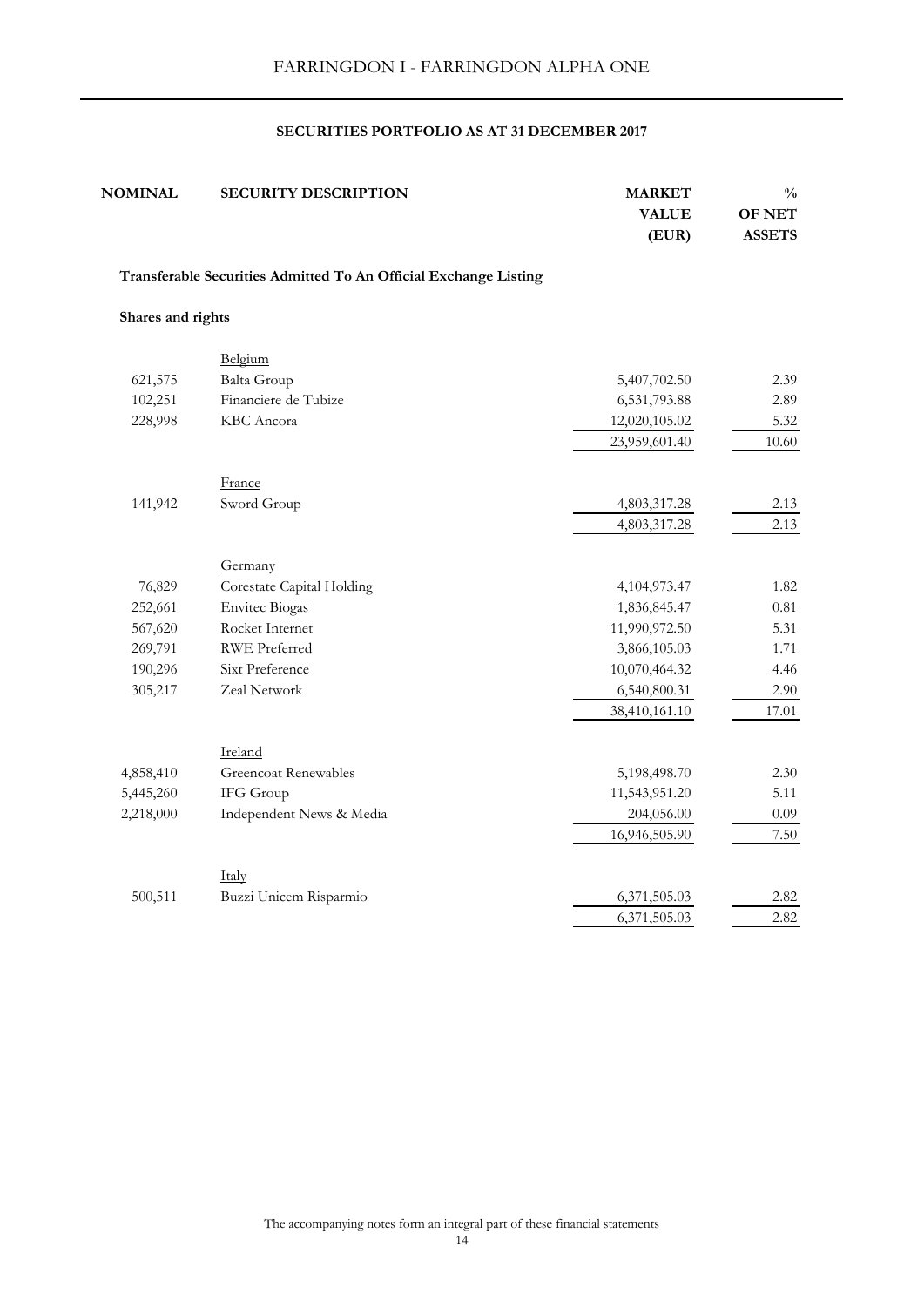| <b>NOMINAL</b> | <b>SECURITY DESCRIPTION</b>                                                  | <b>MARKET</b><br><b>VALUE</b><br>(EUR) | $\frac{0}{0}$<br><b>OF NET</b><br><b>ASSETS</b> |
|----------------|------------------------------------------------------------------------------|----------------------------------------|-------------------------------------------------|
|                | Transferable Securities Admitted To An Official Exchange Listing (continued) |                                        |                                                 |
|                | Shares and rights (continued)                                                |                                        |                                                 |
|                | Italy (continued)                                                            |                                        |                                                 |
| 134,311        | Gruppo MutuiOnline                                                           | 1,780,963.86                           | 0.79                                            |
| 67,716         | SAES Getters Risparmio                                                       | 1,017,771.48                           | 0.45                                            |
|                |                                                                              | 2,798,735.34                           | 1.24                                            |
|                | Netherlands                                                                  |                                        |                                                 |
| 485,211        | Basic-Fit                                                                    | 9,757,593.21                           | 4.32                                            |
| 2,184,460      | <b>BinckBank</b>                                                             | 9,685,895.64                           | 4.29                                            |
| 2,324,699      | Koninklijke BAM Groep                                                        | 8,905,921.87                           | 3.94                                            |
|                |                                                                              | 28,349,410.72                          | 12.55                                           |
|                | Norway                                                                       |                                        |                                                 |
| 1,483,070      | Hoegh LNG Holdings                                                           | 9,804,274.64                           | 4.34                                            |
| 1,498,335      | Skandiabanken                                                                | 12,343,388.69                          | 5.47                                            |
|                |                                                                              | 22,147,663.33                          | 9.81                                            |
|                | Spain                                                                        |                                        |                                                 |
| 2,544,349      | Telepizza Group                                                              | 11,958,440.30                          | 5.29                                            |
|                |                                                                              | 11,958,440.30                          | 5.29                                            |
|                | Switzerland                                                                  |                                        |                                                 |
| 41,796         | Rieter Holding                                                               | 8,488,925.63                           | 3.76                                            |
|                |                                                                              | 8,488,925.63                           | 3.76                                            |
|                | <b>United Kingdom</b>                                                        |                                        |                                                 |
| 1,590,000      | Alpha Financial Markets Consulting                                           | 2,966,016.68                           | 1.31                                            |
| 9,581,199      | Interserve                                                                   | 10,313,396.13                          | 4.57                                            |
| 783,912        | Premier Foods                                                                | 377,730.37                             | $0.17\,$                                        |
| 959,639        | <b>GNC</b> Holdings A                                                        | 2,952,612.28                           | 1.31                                            |
| 941,119        | Hewlett Packard Enterprise                                                   | 11,268,630.73                          | 4.99                                            |
|                |                                                                              | 27,878,386.19                          | 12.35                                           |
|                | TOTAL SHARES AND RIGHTS                                                      | 192,112,652.22                         | 85.06                                           |
|                | TOTAL TRANSFERABLE SECURITIES ADMITTED                                       |                                        |                                                 |
|                | TO AN OFFICIAL EXCHANGE LISTING                                              | 192,112,652.22                         | 85.06                                           |

The accompanying notes form an integral part of these financial statements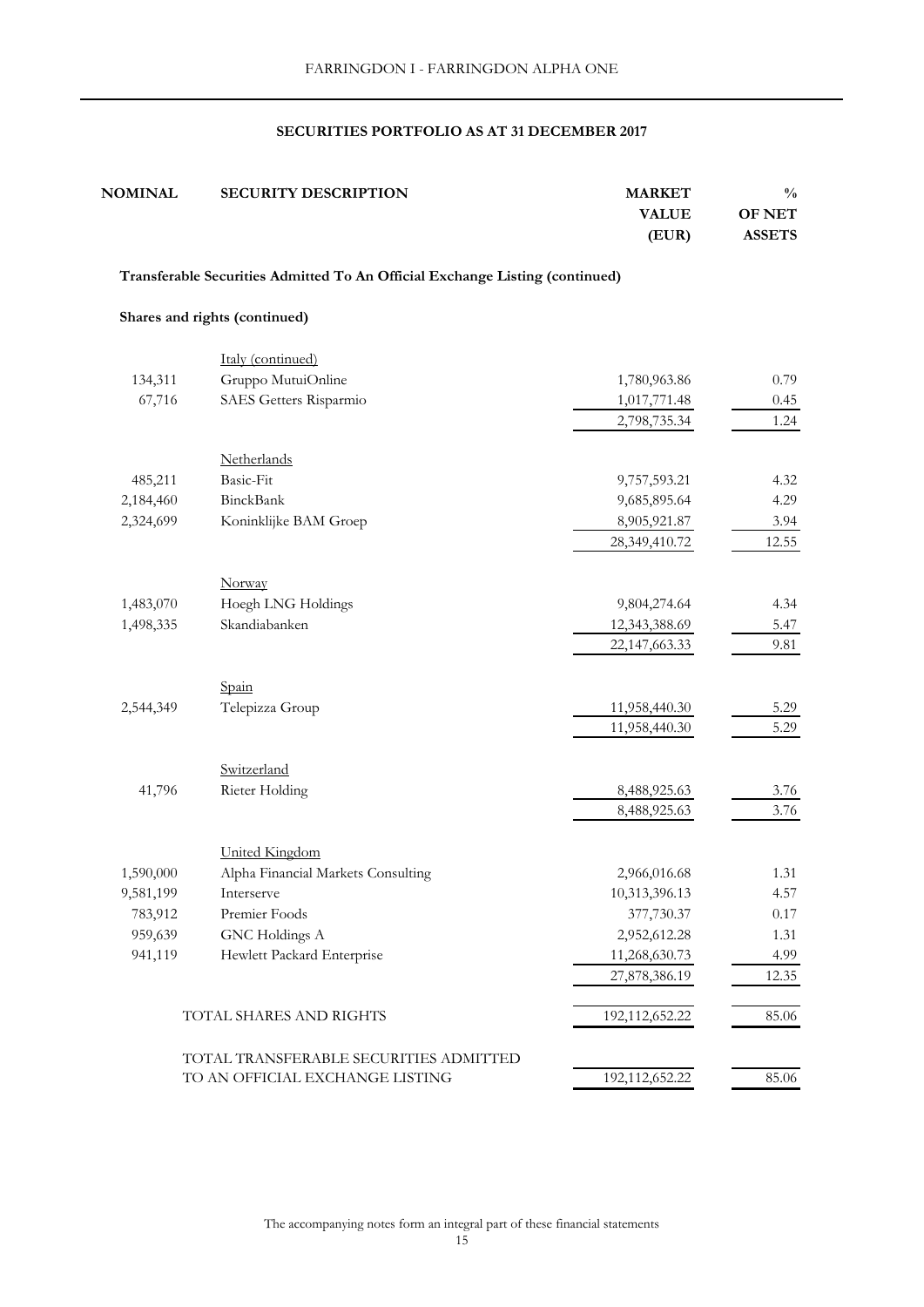| <b>NOMINAL</b>          | <b>SECURITY DESCRIPTION</b>                            | <b>MARKET</b><br><b>VALUE</b><br>(EUR) | $\frac{0}{0}$<br><b>OF NET</b><br><b>ASSETS</b> |
|-------------------------|--------------------------------------------------------|----------------------------------------|-------------------------------------------------|
|                         | <b>Other Transferable Securities</b>                   |                                        |                                                 |
| <b>Bonds</b>            |                                                        |                                        |                                                 |
|                         | Germany                                                |                                        |                                                 |
| 198,000,000             | Deutschland Bundesrepublik 4.25%<br>04/07/2018         | 202,979,700.00                         | 89.87                                           |
|                         |                                                        | 202,979,700.00                         | 89.87                                           |
|                         | <b>TOTAL BONDS</b>                                     | 202,979,700.00                         | 89.87                                           |
| <b>Investment Funds</b> |                                                        |                                        |                                                 |
|                         | Ireland                                                |                                        |                                                 |
| 19,830,837.34           | ICS - Institutional Euro Liquidity Fund - Select (Dis) | 19,830,837.34                          | 8.78                                            |
|                         |                                                        | 19,830,837.34                          | 8.78                                            |
|                         | TOTAL INVESTMENT FUNDS                                 | 19,830,837.34                          | 8.78                                            |
|                         | TOTAL OTHER TRANSFERABLE SECURITIES                    | 222,810,537.34                         | 98.65                                           |
|                         | <b>TOTAL SECURITIES PORTFOLIO</b>                      | 414,923,189.56                         | 183.71                                          |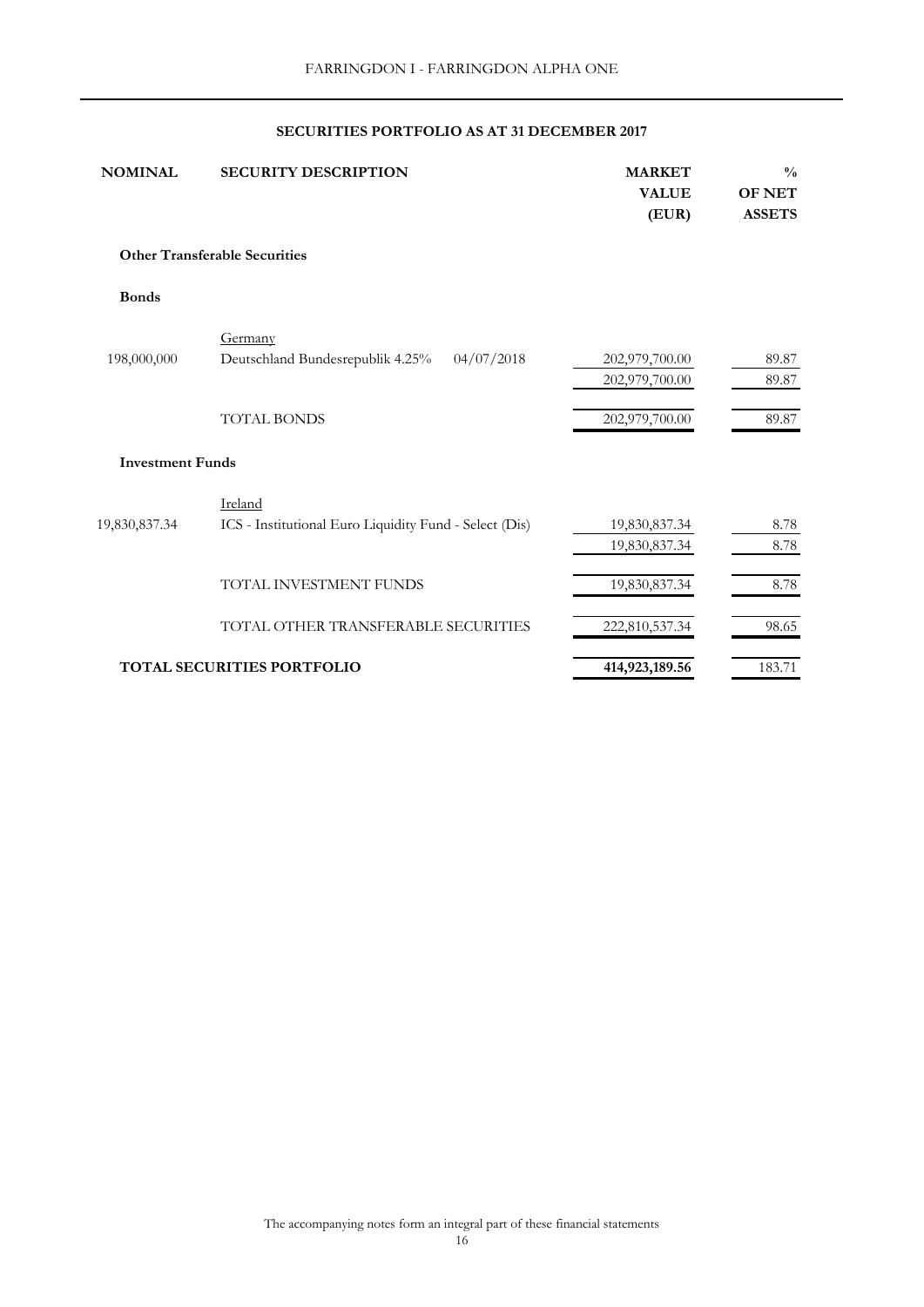| $\frac{0}{0}$ | <b>MARKET</b> | <b>SECURITY DESCRIPTION</b> | <b>NOMINAL</b> |
|---------------|---------------|-----------------------------|----------------|
| <b>OF NET</b> | <b>VALUE</b>  |                             |                |
| <b>ASSETS</b> | (EUR)         |                             |                |

## **Short Sales of Transferable Securities Admitted To An Official Exchange Listing**

#### **Short Sales of Shares**

|            | Belgium                    |                  |          |
|------------|----------------------------|------------------|----------|
| $-165,522$ | KBC Groep                  | $-11,770,269.42$ | $-5.21$  |
| $-81,649$  | $_{\rm UCB}$               | $-5,403,530.82$  | $-2.39$  |
|            |                            | $-17,173,800.24$ | $-7.60$  |
|            | Canada                     |                  |          |
| $-269,572$ | Alimentation Couche-Tard B | $-11,739,431.58$ | $-5.20$  |
| $-268,165$ | Stantec                    | $-6,260,162.67$  | $-2.77$  |
| $-212,258$ | Student Transportation     | $-1,090,786.33$  | $-0.48$  |
|            |                            | -19,090,380.58   | $-8.45$  |
|            |                            |                  |          |
|            | Denmark                    |                  |          |
| $-110,703$ | Coloplast B                | $-7,337,577.13$  | $-3.25$  |
| $-237,785$ | H. Lundbeck                | $-10,060,073.20$ | $-4.45$  |
| $-228,391$ | Novozymes B                | $-10,874,301.19$ | $-4.81$  |
|            |                            | $-28,271,951.52$ | $-12.51$ |
|            | Germany                    |                  |          |
| $-84,197$  | Delivery Hero              | $-2,778,501.00$  | $-1.23$  |
| $-124,151$ | LEG Immobilien             | $-11,830,348.79$ | $-5.24$  |
| $-116,173$ | Osram Licht                | $-8,704,842.89$  | $-3.85$  |
| $-21,350$  | Rational                   | $-11,469,220.00$ | $-5.08$  |
| $-269,791$ | RWE                        | $-4,586,447.00$  | $-2.03$  |
| $-155,644$ | Sixt                       | $-11,597,034.44$ | $-5.13$  |
| $-248,710$ | <b>VTG</b>                 | $-11,878,389.60$ | $-5.26$  |
|            |                            | $-62,844,783.72$ | $-27.82$ |
|            |                            |                  |          |
|            | Italy                      |                  |          |
| $-802,933$ | Amplifon                   | $-10,309,659.72$ | $-4.56$  |
| $-500,511$ | Buzzi Unicem               | $-11,261,497.50$ | $-4.99$  |
| $-67,760$  | <b>SAES</b> Getters        | $-1,616,076.00$  | $-0.72$  |
|            |                            | $-23,187,233.22$ | $-10.27$ |
|            | Sweden                     |                  |          |
| $-351,067$ | ICA Gruppen                | $-10,628,231.35$ | $-4.71$  |
|            |                            | $-10,628,231.35$ | $-4.71$  |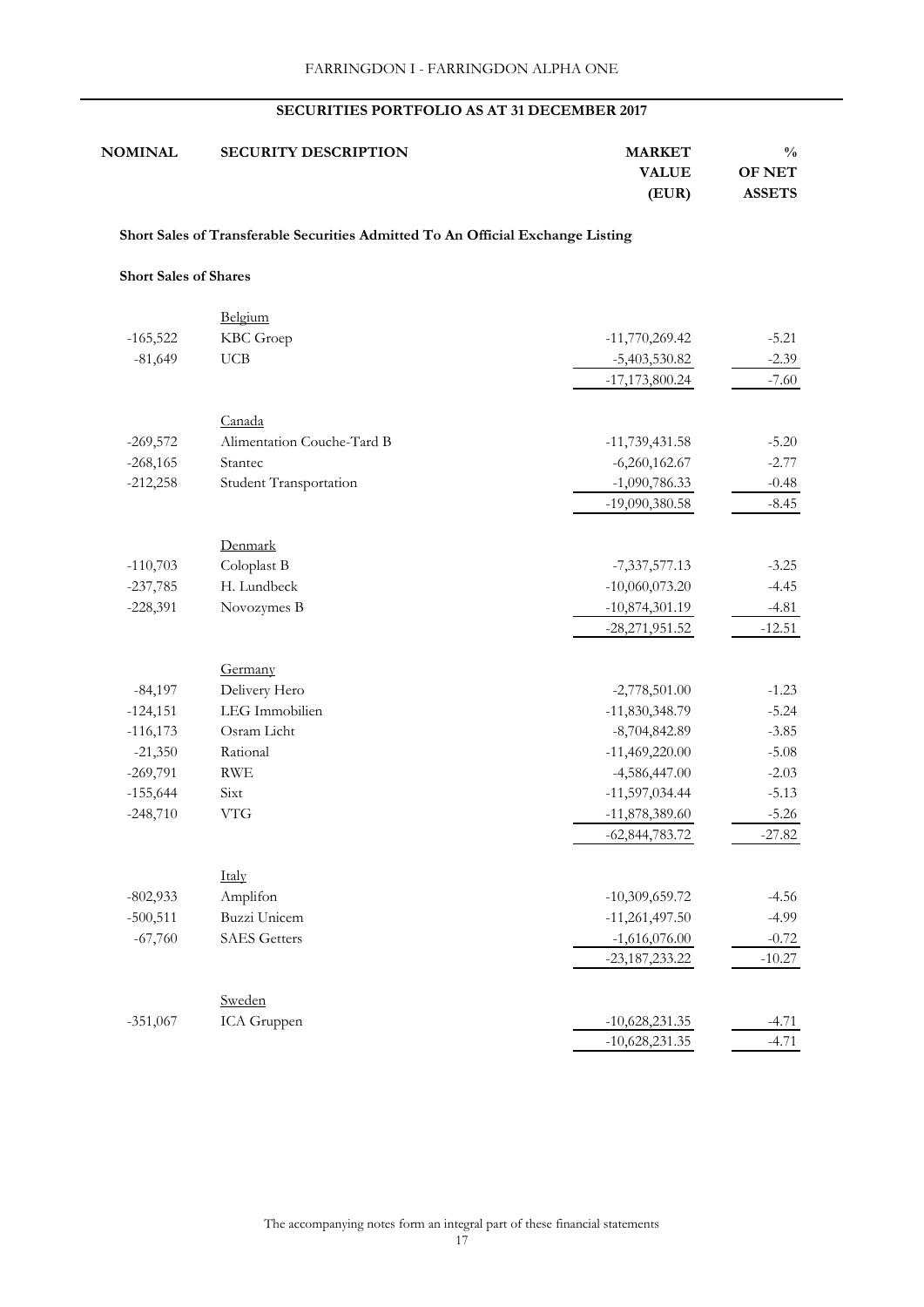| $\frac{0}{0}$ | <b>MARKET</b> | <b>SECURITY DESCRIPTION</b> | <b>NOMINAL</b> |
|---------------|---------------|-----------------------------|----------------|
| <b>OF NET</b> | <b>VALUE</b>  |                             |                |
| <b>ASSETS</b> | (EUR)         |                             |                |

 **Short Sales of Transferable Securities Admitted To An Official Exchange Listing (Continued)**

## **Short Sales of Shares (Continued)**

|            | United States of America                     |                   |           |
|------------|----------------------------------------------|-------------------|-----------|
| $-187,117$ | Altria Group                                 | $-11,141,520.03$  | $-4.93$   |
| $-67,000$  | Digital Realty Trust                         | $-6,363,128.49$   | $-2.82$   |
| $-194,966$ | Las Vegas Sands Corp.                        | $-11,296,745.88$  | $-5.00$   |
| $-57,573$  | Sturm, Ruger & Company                       | $-2,681,107.35$   | $-1.19$   |
| $-217,486$ | Toro Company, The                            | $-11,829,076.78$  | $-5.24$   |
| $-810,355$ | Wendy's Company/The                          | $-11,094,829.57$  | $-4.91$   |
| $-78,726$  | Wynn Resorts                                 | $-11,066,802.58$  | $-4.90$   |
|            |                                              | $-65,473,210.68$  | $-28.99$  |
|            | <b>TOTAL SHORT SALES OF SHARES</b>           | $-226,669,591.31$ | $-100.35$ |
|            | TOTAL SHORT SALES OF TRANSFERABLE SECURITIES |                   |           |
|            | ADMITTED TO AN OFFICIAL EXCHANGE LISTING     | $-226,669,591.31$ | $-100.35$ |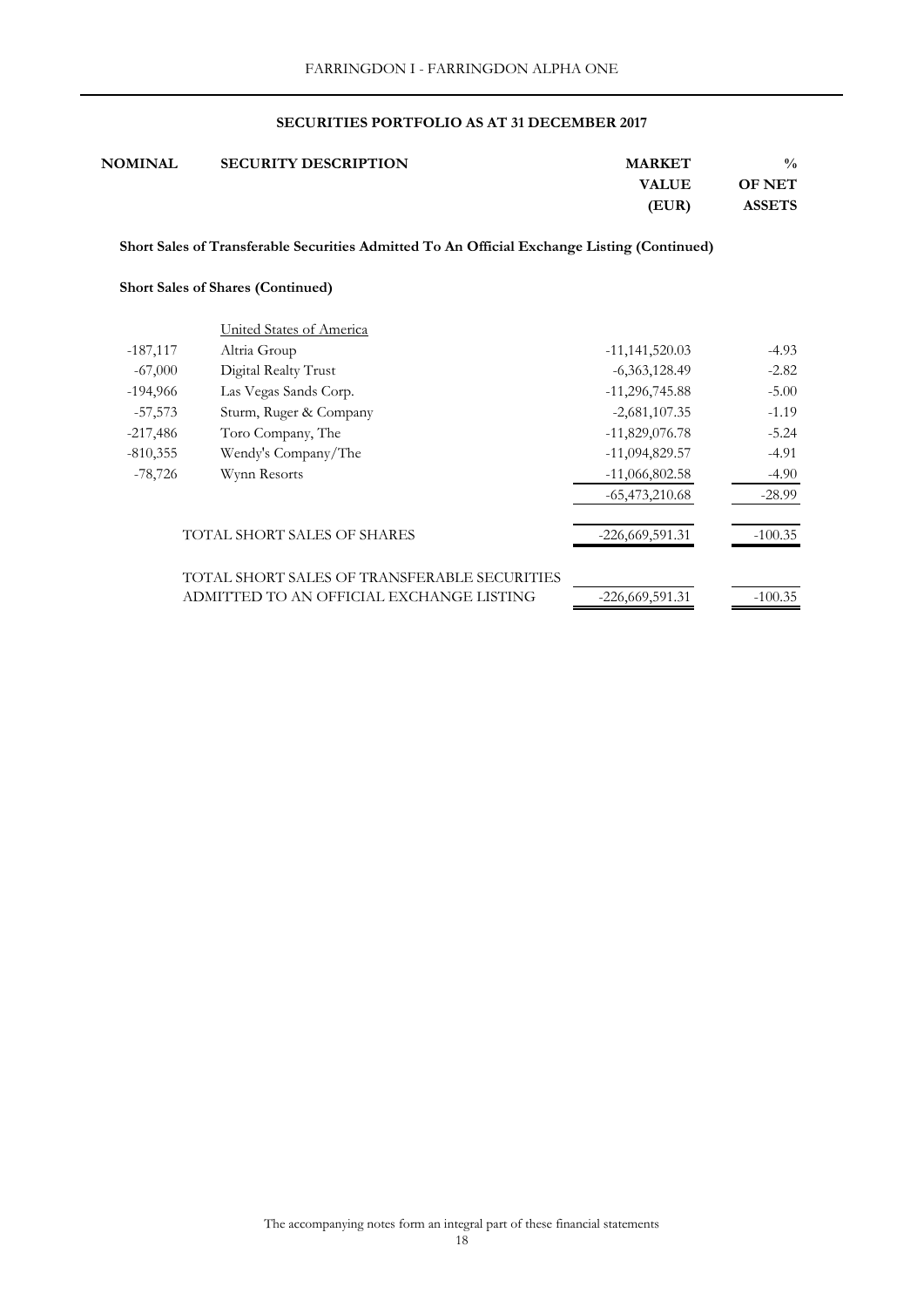## **INDUSTRY SECTOR ANALYSIS AS AT 31 DECEMBER 2017**

| <b>SECTOR DESCRIPTION FOR EQUITIES</b> | $\frac{0}{0}$ |
|----------------------------------------|---------------|
|                                        | <b>OF NET</b> |
|                                        | <b>ASSETS</b> |
| Alternative Electricity                | 2.30          |
| <b>Banks</b>                           | 5.58          |
| <b>Central Governments</b>             | 89.87         |
| Building Materials & Fixtures          | $-3.85$       |
| <b>Business Support Services</b>       | 4.57          |
| Commercial Vehicles & Trucks           | $-2.77$       |
| Construction & Materials               | $-2.17$       |
| Durable Household Products             | 2.39          |
| <b>Equity Investment Instruments</b>   | $-1.82$       |
| <b>Financial Services</b>              | 10.71         |
| Food & Beverage                        | $-4.76$       |
| Food & Drug Retailers                  | $-3.89$       |
| Food Producers                         | $-5.24$       |
| Healthcare                             | $-7.70$       |
| Industrials Machinery & Transportation | 11.77         |
| Internet                               | 4.08          |
| <b>Investment Funds</b>                | 8.78          |
| Media & Media Supplies                 | 0.09          |
| <b>Medical Supplies</b>                | $-4.56$       |
| Mortgage Finance                       | 0.79          |
| Oil & Gas                              | 0.81          |
| Oil & Gas Producers                    | $-0.32$       |
| Personal & Household Goods             | $-6.27$       |
| Pharmaceuticals & Biotechnology        | $-7.20$       |
| Real Estate Investment & Services      | $-6.24$       |
| <b>Recreational Services</b>           | 4.32          |
| Restaurants & Bars                     | 0.38          |
| Software & Computer Services           | 7.12          |
| Specialised Consumer Services          | 2.23          |
| <b>Transportation Services</b>         | $-5.74$       |
| Travel & Leisure & Tourism             | $-9.90$       |
|                                        | 83.36         |

 free of charge on request from the Fund's registered office A statement of changes in the composition of the portfolio is available to Shareholders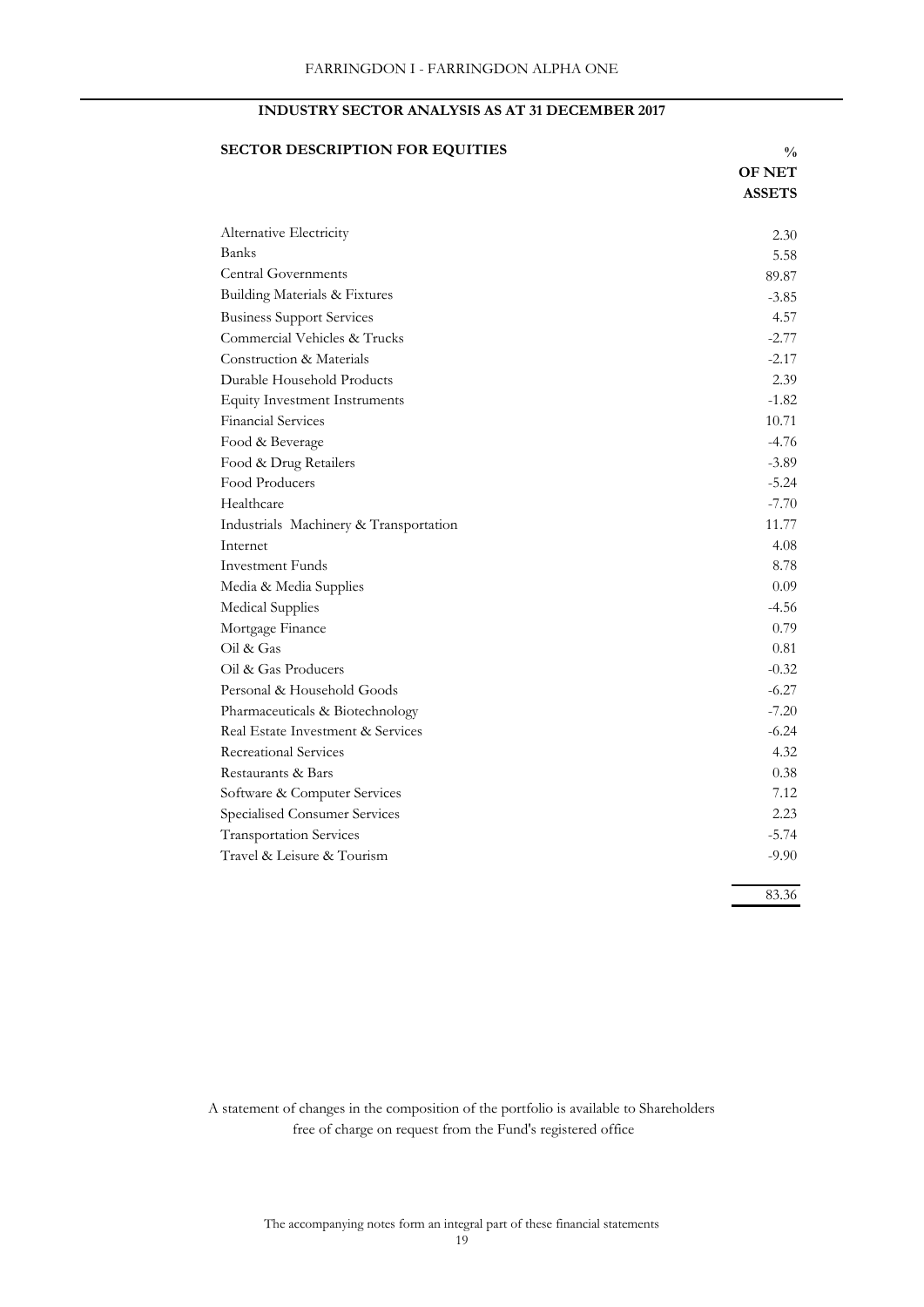#### **1 GENERAL**

FARRINGDON I (hereafter the "Company") was incorporated as a "Société Anonyme" qualifying as a "Société d'Investissement à Capital Variable" with multiple Sub-Funds on 22 November 2006, under Part II of the amended law of 17 December 2010 on UCIs (the "Law"), and does not qualify as an Undertakings for Collective Investment in Transferable Securities. It is established for an undetermined duration from the date of incorporation.

The Farringdon Alpha One Sub-Fund was launched on 8 December 2006. The Company which should be considered as an Alternative Investment Fund ("AIF") is managed by Carne Global Fund Managers (Luxembourg) S.A., which was authorised as an AIFM by the CSSF on 22 June 2015.

#### **2 SUMMARY OF SIGNIFICANT ACCOUNTING POLICIES**

The financial statements are established in accordance with the Luxembourg legal and regulatory requirements concerning Undertakings for Collective Investment.

#### 2.1 Valuation of investments

- (a) The value of any cash at hand or on deposit, bills and demand notes and accounts receivable, prepaid expenses, dividends and interests declared or due but not yet collected will be deemed to be the full value thereof, unless it is unlikely that such values are received in full, in which case the value thereof will be determined by deducting such amount the Board of Directors consider appropriate to reflect the true value thereof.
- (b) Securities listed on a stock exchange or traded on any other regulated market will be valued at the last available price on such stock exchange or market. If a security is listed on several stock exchanges or markets, the last available price on the stock exchange or market, which constitutes the main market for such securities, will be determining.
- (c) Securities not listed on any stock exchange or traded on any regulated market will be valued at their last available market price.
- (d) Securities for which no price quotation is available or for which the price referred to in (a), (b) and (c) is not representative of the fair market value, will be valued prudently, and in good faith by the Board of Directors on the basis of their reasonable foreseeable sales prices.
- (e) Contracts for differences are valued at fair value based on the last available price of the underlying security.
- (f) Investments in investment funds of the open ended type are taken at their latest net asset values reported by the administrator of the relevant investment fund.
- (g) Financial futures contracts (on securities, interest rates and indices) are valued at the exchange quoted settlement price. While the contracts are open, unrealised gains and losses are recorded on "mark-to market" basis at the valuation date. When a contract is closed, the Company records a realised gain or loss equal to the difference between the proceeds from, or cost of, the closing transaction and the price at which the contract was originally written.
- (h) Options contracts (on securities, currencies, interest rates and indices) are valued on the basis of the last available trade price.
- (i) Forward foreign exchange contracts are valued by reference to the forward rate prevailing at the valuation date.
- (j) Contracts for which no price quotation is available or for which the price referred to in  $(g)$  and/or (h) is not representative of the fair market value, will be valued prudently, and in good faith by the Board of Directors on the basis of their reasonable foreseeable sales prices.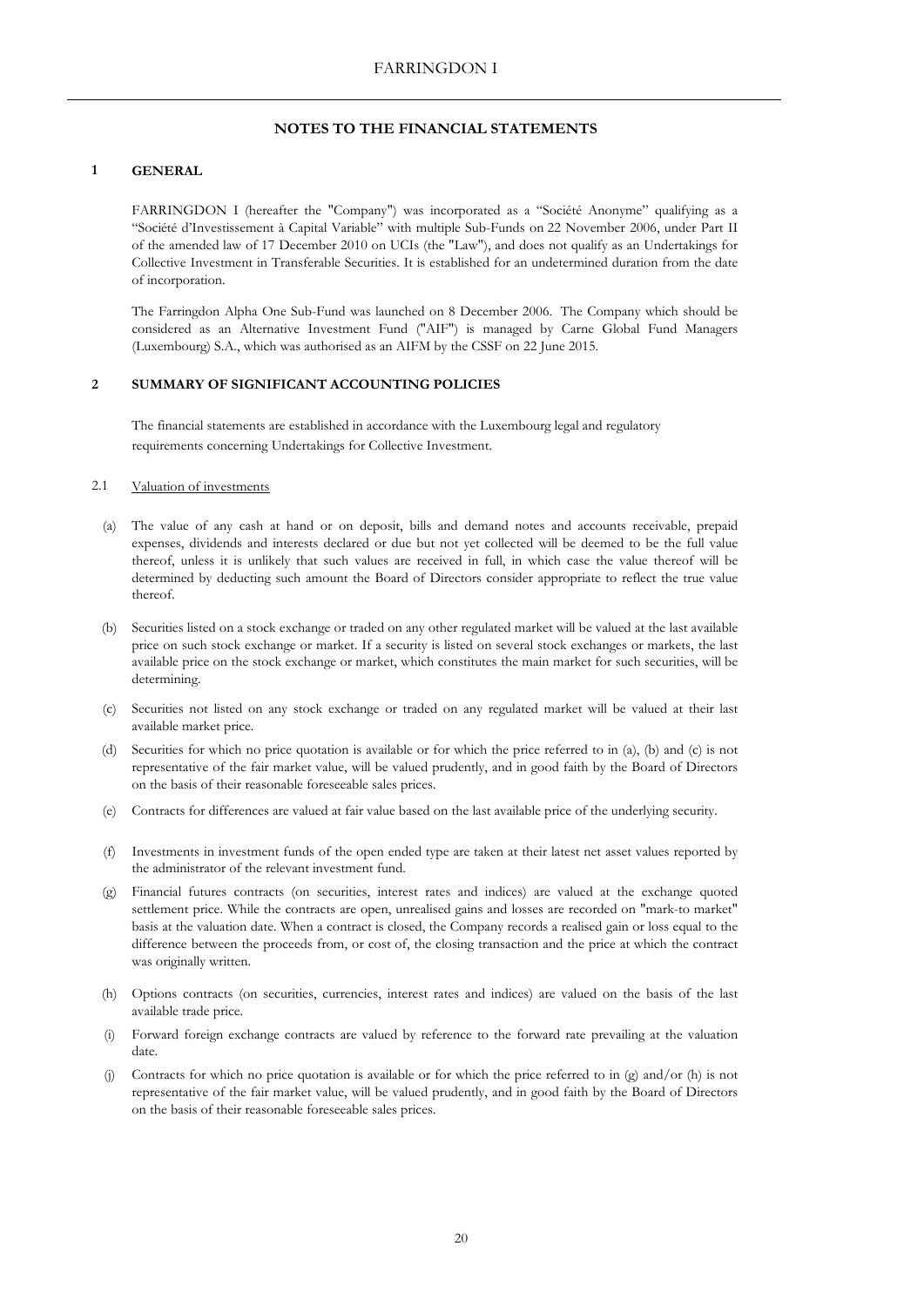#### $2.2$ Short sales of securities

Short sales of securities are disclosed as negative amounts and valued marked to market in the securities portfolio as at 31 December 2017.

#### 2.3 Realised profit and loss on investments

Profits and losses on sales of investments have been determined on the basis of average cost.

#### 2.4 Foreign exchange

The combined financial statements of the Company are maintained in EUR. The combined financial statements are the sum of the Sub-Funds' financial statements equivalent in EUR translated, where applicable, at the rate of exchange ruling at 31 December 2017.

The market value of the investments and other assets and liabilities expressed in currencies other than the base currency of the Sub-Fund has been converted at the rates of exchange ruling as at 31 December 2017. The cost of investments in currencies other than the base currency of the Sub-Fund is converted at the rates of exchange prevailing at each Net Asset Value calculation date. Profits and losses arising from foreign exchange operations are taken to the Statement of Operations and Changes in Net Assets.

#### 2.5 Income / expense from investments

Dividends are recognised as income (or expense in the case of short sales of securities) on the date securities are first quoted ex-dividend, to the extent information thereon is reasonably available to the Sub-Fund, net of any withholding taxes. Interest income is accrued on a daily basis.

#### **3 EXCHANGE RATES AT 31 DECEMBER 2017**

| $1$ CAD =       |                            | 0.66394890 EUR | $1 NOK =$   | 0.10170457 EUR |  |
|-----------------|----------------------------|----------------|-------------|----------------|--|
| $1$ CHF $=$     |                            | 0.85409496 EUR | $1$ SEK $=$ | 0.10162498 EUR |  |
| $1\text{DKK}$ = |                            | 0.13430931 EUR | $1$ USD $=$ | 0.83381973 EUR |  |
| 1 GBP           | $\epsilon_{\rm{max}}=0.01$ | 1.12714157 EUR |             |                |  |

## **4 TAX STATUS**

The Company is registered under the Luxembourg law as an investment company (Société d'Investissement à Capital Variable "SICAV"). Accordingly, no Luxembourg income or capital gains tax is, at present, payable. It is subject, however, to an annual "taxe d'abonnement" calculated at the annual rate of 0.05% of the net asset value of the Company at the end of each quarter. The rate of 0.05% of the net asset value is applicable to both Class A and Class B. This tax is payable quarterly. Pursuant to Article 175(a) of the amended law of 17 December 2010 on UCIs, the net assets invested in undertakings for collective investment already subject to the "Taxe d'abonnement" are exempt from this tax.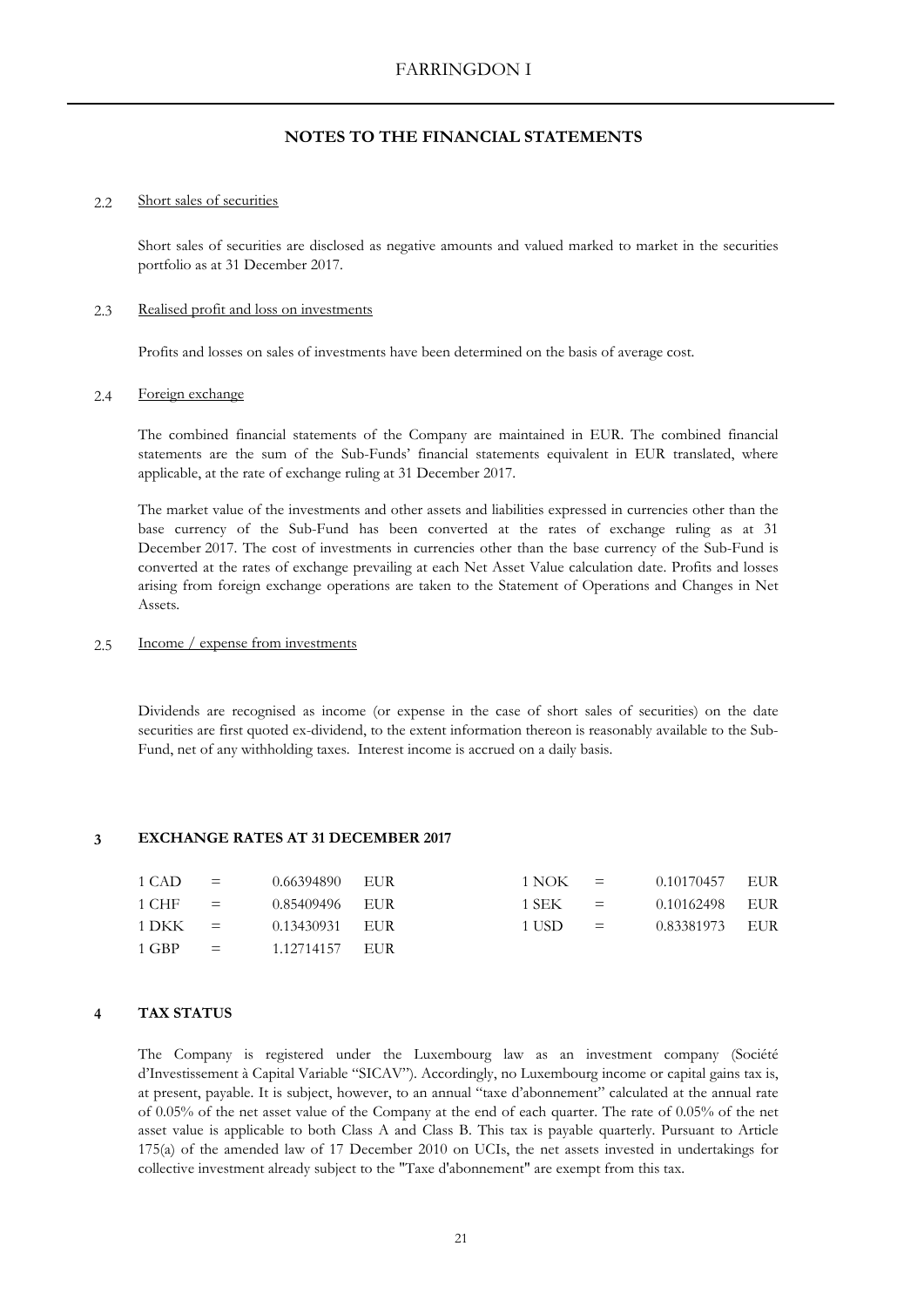#### **5 CONTRACTS FOR DIFFERENCES**

As at 31 December 2017, Farringdon Alpha One had entered into the following outstanding contracts for differences:

| Quantity            | Counterparty | <b>Re-Set Date</b>       | Contract                               |     | Unrealised Gain / (Loss) |     | Commitment    |
|---------------------|--------------|--------------------------|----------------------------------------|-----|--------------------------|-----|---------------|
| Purchase 61,628,560 | <b>UBS</b>   |                          | 1st Dec, 2017 Independent News & Media | EUR | $-61,628.56$             | EUR | 5,669,827.52  |
| Purchase 10,150,083 | UBS.         | 1st Dec, 2017 Firstgroup |                                        | EUR | 228,811.62               | EUR | 11,215,841.72 |
| Purchase 11,043,360 | <b>UBS</b>   |                          | 1st Dec, 2017 Premier Foods            | EUR | 0.00                     | EUR | 4,721,036.40  |
|                     |              |                          |                                        |     | 167, 183.06              |     | 21,606,705.64 |

The cash collateral held with UBS amounts to EUR 118,758.91.

## **6 SECURITIES BORROWINGS**

As at 31 December 2017, Farringdon Alpha One had borrowed the following shares:

| Ouantity | Security Description       | Market Value |                |
|----------|----------------------------|--------------|----------------|
| 269,572  | Alimentation Couche-Tard B | <b>EUR</b>   | 11,739,431.58  |
| 187,117  | Altria Group               | <b>EUR</b>   | 11,141,520.03  |
| 802,933  | Amplifon                   | <b>EUR</b>   | 10,309,659.72  |
| 500,511  | Buzzi Unicem               | <b>EUR</b>   | 11,261,497.50  |
| 110,703  | Coloplast B                | <b>EUR</b>   | 7,337,577.13   |
| 84,197   | Delivery Hero              | <b>EUR</b>   |                |
|          |                            | <b>EUR</b>   | 2,778,501.00   |
| 67,000   | Digital Realty Trust       |              | 6,363,128.49   |
| 237,785  | H. Lundbeck                | <b>EUR</b>   | 10,060,073.20  |
| 351,067  | ICA Gruppen                | <b>EUR</b>   | 10,628,231.35  |
| 165,522  | KBC Groep                  | <b>EUR</b>   | 11,770,269.42  |
| 194,966  | Las Vegas Sands Corp.      | <b>EUR</b>   | 11,296,745.88  |
| 124,151  | LEG Immobilien             | <b>EUR</b>   | 11,830,348.79  |
| 228,391  | Novozymes B                | <b>EUR</b>   | 10,874,301.19  |
| 116,173  | Osram Licht                | <b>EUR</b>   | 8,704,842.89   |
| 21,350   | Rational                   | <b>EUR</b>   | 11,469,220.00  |
| 269,791  | <b>RWE</b>                 | <b>EUR</b>   | 4,586,447.00   |
| 67,760   | <b>SAES</b> Getters        | <b>EUR</b>   | 1,616,076.00   |
| 155,644  | Sixt                       | <b>EUR</b>   | 11,597,034.44  |
| 268,165  | Stantec                    | <b>EUR</b>   | 6,260,162.67   |
| 212,258  | Student Transportation     | <b>EUR</b>   | 1,090,786.33   |
| 57,573   | Sturm, Ruger & Company     | <b>EUR</b>   | 2,681,107.35   |
| 217,486  | Toro Company, The          | <b>EUR</b>   | 11,829,076.78  |
| 81,649   | <b>UCB</b>                 | <b>EUR</b>   | 5,403,530.82   |
| 248,710  | <b>VTG</b>                 | <b>EUR</b>   | 11,878,389.60  |
| 810,355  | Wendy's Company/The        | <b>EUR</b>   | 11,094,829.57  |
| 78,726   | Wynn Resorts               | <b>EUR</b>   | 11,066,802.58  |
|          |                            |              | 226,669,591.31 |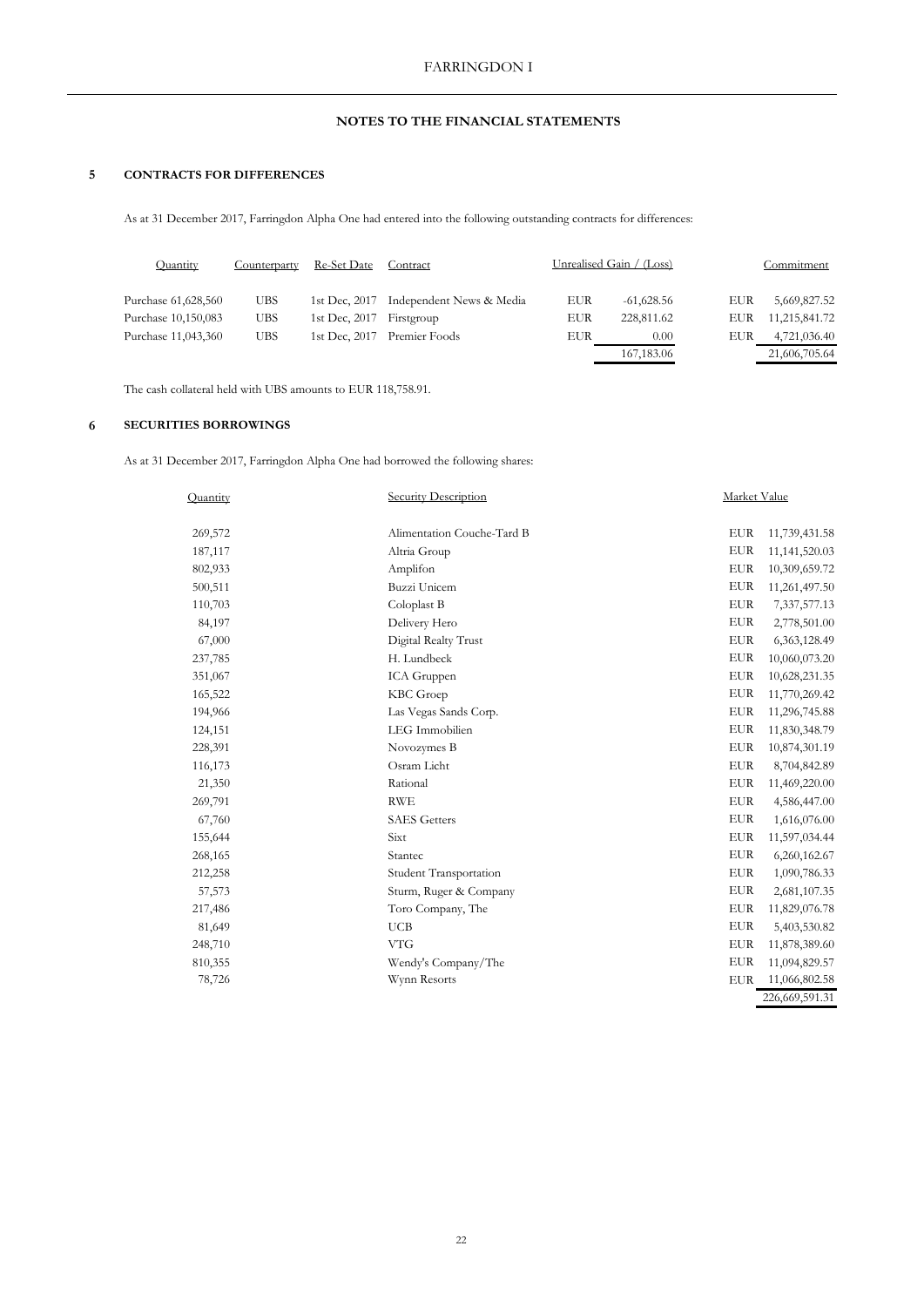#### **7 BANK BORROWINGS AND PLEDGES**

The Farringdon Alpha One Sub-Fund may borrow up to 150% of the total net assets for investment purpose. As at 31 December 2017 the Sub-Fund had borrowings totalling EUR 50.49 million, which represent 22,35% of the total net assets of the Sub-Fund. According to the pledge agreement entered into with the Custodian on 29 May 2008, such borrowing is secured by the assets of the Sub-Fund.

## **8 CUSTODIAN AND ADMINISTRATION FEES**

The Custodian Bank is entitled to a Custodian Bank fee which shall not exceed the annual rate of 0.0528% of the Net Asset Value of the relevant Sub-Fund.

The Administrative Agent is entitled to an Administrative Agent fee which shall not exceed the annual rate of 0.10% of the Net Asset Value of the relevant Sub-Fund.

#### **9 MANAGEMENT FEE**

A fixed monthly management fee (the "Management Fee") equal to the annual rate of 1.5% of the Net Asset Value of the relevant Sub-Fund is computed as of the last Luxembourg business day of each month and paid monthly. This fee comprises the remuneration of the Investment Manager, the Advisers and the Distributor.

The AIFM is entitled to an AIFM fee up to a maximum 5 basis points per annum with a minimum fee as further described in the alternative investment fund management agreement between the Company and Carne Global Fund Managers (Luxembourg) S.A. The AIFM fee is also included in this caption.

## **10 PERFORMANCE FEE**

The Performance Fee is accrued daily and due from the relevant Sub-Fund's assets as of the end of each Fiscal Year or Calendar Quarter in the case of Farringdon Alpha One. The performance fee is split between the Investment Manager, the Advisers and the Distributor. The Performance Fee for any Fiscal Year or Calendar Quarter is an amount equal to 20% of the net realised and unrealised appreciation, if any, in the Net Asset Value of the shares (adjusted for the sale and redemption of shares) during each Fiscal Year or Calendar Quarter of the relevant Sub-Fund, but only in the event the relevant Sub-Fund's Net Asset Value has increased for that Fiscal Year or Calendar Quarter and cumulatively since the issuance of the shares. The value is calculated after taking into account the annual Management Fee.

No performance fee was accrued and paid for the year ended 31 December 2017. The performance fee mechanism is described in detail in the prospectus of the Company.

## **11 TRANSACTION COSTS**

For the year ended 2017, the Company incurred transaction costs which have been defined as the commission paid by the Company to the intermediary relating to purchases or sales of transferable securities, money market instruments, derivatives or other eligible assets, as follows:

Farringdon Alpha One - EUR 889,167.89

Transaction costs are included in the transaction price used to calculate the realised and unrealised gain/loss on securities and Contracts For Differences (CFD's).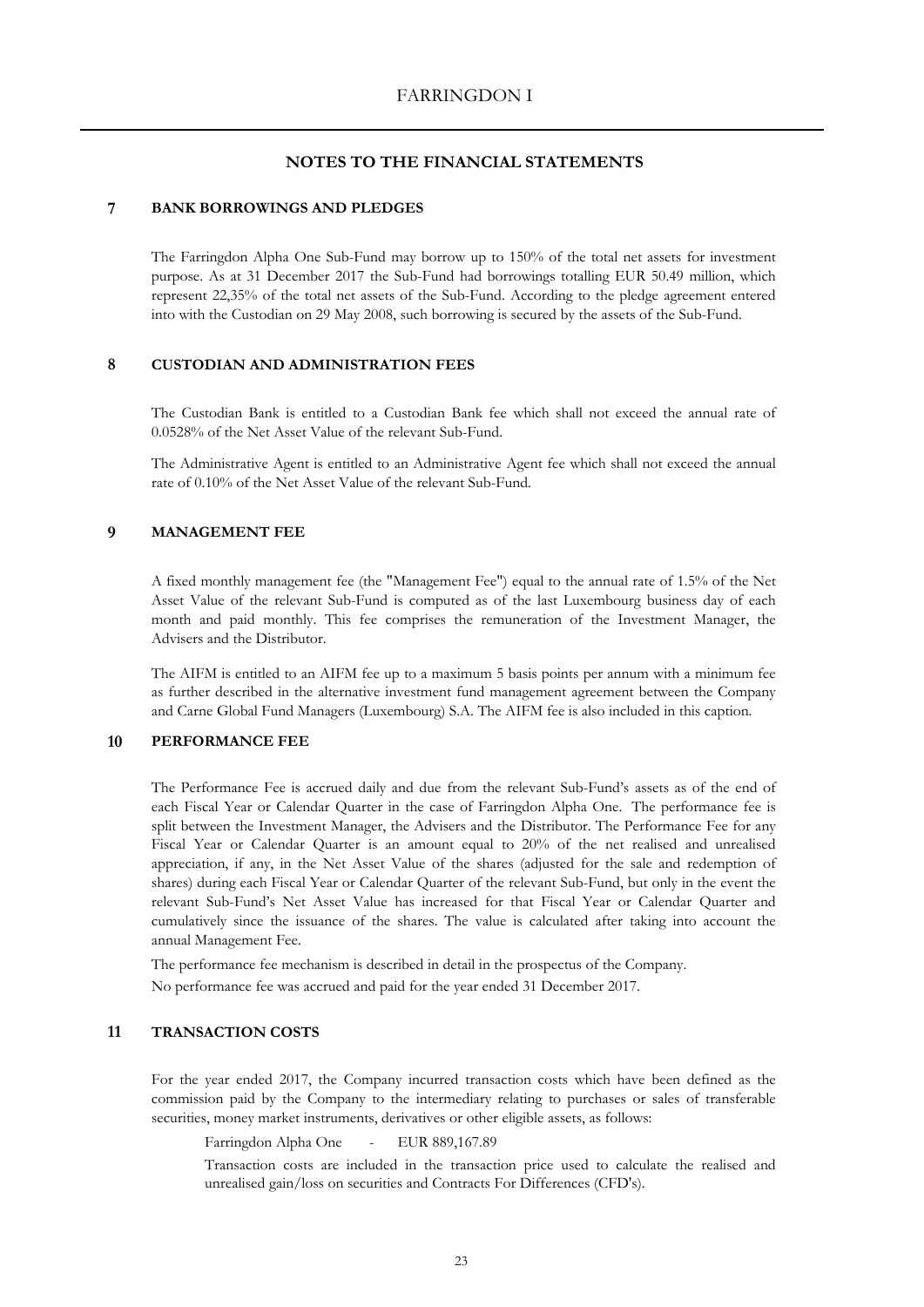#### **12 PROFITS AND LOSSES FROM INVESTMENTS AND FROM CONTRACTS FOR DIFFERENCES**

| <u>Description</u>                  |            |                  |
|-------------------------------------|------------|------------------|
| Profit on Equities                  | EUR        | 46,574,866.46    |
| Loss on Equities                    | EUR        | $-6,780,926.93$  |
| Loss on Investment Funds            | EUR        | $-102,467.26$    |
| Profit on Short Holdings            | EUR        | 4,563,458.91     |
| Loss on Short Holdings              | EUR        | $-26,803,506.38$ |
|                                     | EUR        | 17,451,424.80    |
| Description                         |            |                  |
| Profit on contracts for differences | EUR        | 13,394,763.92    |
| Loss on contracts for differences   | EUR        | $-7,856,027.47$  |
|                                     | <b>EUR</b> | 5,538,736.45     |
| Description                         |            |                  |
| Loss on foreign exchange            | EUR        | $-4,015,311.42$  |
|                                     | EUR        | $-4,015,311.42$  |

#### **13 VARIATION IN UNREALISED GAIN / LOSS ON INVESTMENTS**

## **Description**

| Variation in Unrealised gain on investments             | EUR        | (13,393,118.28)   |
|---------------------------------------------------------|------------|-------------------|
| Variation in Unrealised loss on investments             | EUR        | (43, 751, 226.76) |
| Variation in net unrealised depreciation on investments | EUR        | (57, 144, 345.04) |
|                                                         |            |                   |
| Unrealised Profit as at December 31, 2017               | <b>EUR</b> | 167,183.06        |
| Unrealised Profit as at December 31, 2016               | <b>EUR</b> | 6,337,069.48      |
| Variation in net unrealised depreciation on CFDs        | EUR        | (6,169,886.42)    |

#### **14 DIFFERENCE BETWEEN THE NET ASSET VALUE PUBLISHED AS AT 31 DECEMBER 2017 AND THE ONE INCLUDED IN THE AUDITED ANNUAL REPORT**

The Net Asset Value of FARRINGDON I - FARRINGDON ALPHA ONE as at 29 December 2017 published by the Central Administration and amounting to EUR 174.96 per share is in agreement with the valuation methods described in the Prospectus and summarised in Note 2, using the market information available from several leading sources when calculating the Net Asset Value on that day.

However, the Net Asset Value disclosed in the present annual report and amounting to EUR 174.67 per share (Class A) and EUR 174.77 per share (Class B), has been calculated considering the movements in subscriptions and redemptions on 29 December 2017 as well as the change in valuation of the securities in portfolio between the Net Asset Value calculation on 29 December 2017 and the closing of operations at the end of that day.